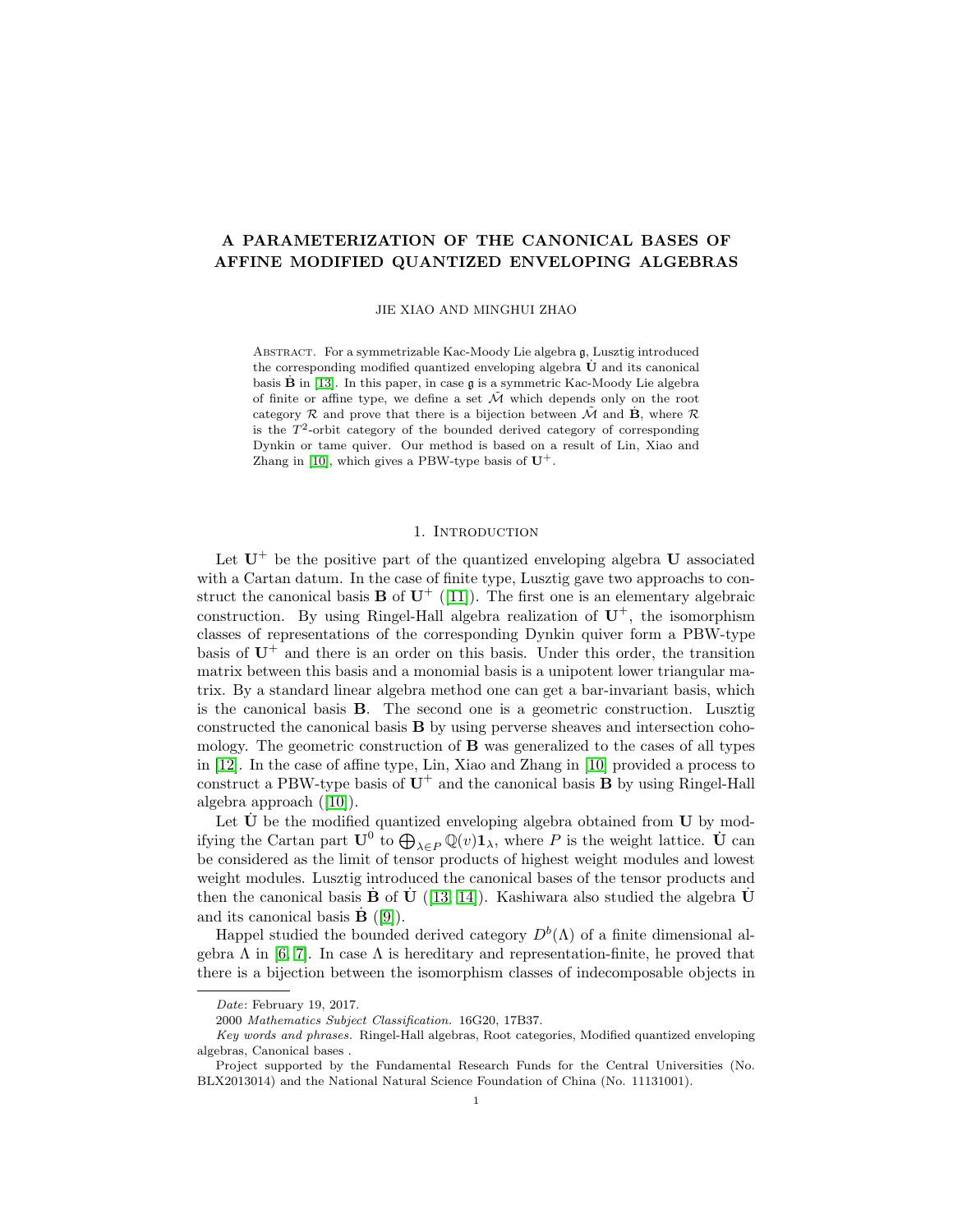$\mathcal{R} = D^{b}(\Lambda)/T^{2}$  and all the roots of the corresponding Lie algebra, where T is the translation functor in the triangulated category  $D^b(\Lambda)$ . Hence R is called a root category. It was proved in [\[15\]](#page-21-8) that  $R$  is still a triangulated category. In [\[15,](#page-21-8) [16\]](#page-21-9), Peng and Xiao gave a realization of all symmetrizable Kac-Moody Lie algebras via the root categories of finite dimensional hereditary algebras.

Note that the construction of canonical basis  $\dot{\mathbf{B}}$  is abstract and depends on the construction of canonical basis  $\bf{B}$  of  $\bf{U}^+$ . Inspired by the method of Peng and Xiao, we want to study the relations between the canonical basis  $\bf{B}$  and the corresponding root category  $\mathcal R$ . In this paper, first we associate a set  $\tilde{\mathcal M}$  to  $\mathcal R$ . In [\[10\]](#page-21-1), Lin, Xiao, and Zhang associated a set M to a hereditary category and the definition of  $\tilde{\mathcal{M}}$  is based on that of  $M$ . However,  $\hat{M}$  is independent of the embedding of the hereditary category to  $\mathcal{R}$ . Fixing an embedding of the hereditary category to  $\mathcal{R}$ , we can get a bijection between  $\tilde{\mathcal{M}}$  and the canonical basis  $\mathbf{B}_{\lambda}$  of  $\mathbf{U}\mathbf{1}_{\lambda}$  for every  $\lambda \in P$ . Hence we say that the set  $\tilde{\mathcal{M}}$  provides a parameterization of the canonical basis  $\dot{\mathbf{B}}$ .

Since [\[21\]](#page-21-10), it has been an open problem: how to realize the whole quantized enveloping algebras by using Hall algebras from derived categories or root categories. A lot of efforts have been paid on the progress ([\[3,](#page-21-11) [8,](#page-21-12) [20,](#page-21-13) [22\]](#page-21-14)) and the most recent progress is given by Bridgeland in [\[1\]](#page-20-0). We hope that the main result in the present paper can provide a strong evidence for the connection between canonical bases and root categories.

In Section 2, we first give some notations of quantized enveloping algebras and modified quantized enveloping algebras. Then we review the definitions of Ringel-Hall algebras and root categories. In Section 3, we study the case of finite type, which is simpler and can reflect the idea clearly. In Section 4, we study the case of affine type. We first review the construction of the PBW-type basis of  $U^+$  in [\[10\]](#page-21-1). Then we define a set  $\tilde{\mathcal{M}}$  depending on the corresponding root category  $\mathcal{R}$  and a PBW-type basis of  $\dot{U}1_{\lambda}$  with  $\tilde{\mathcal{M}}$  as an index. By a standard linear algebra method, we get a bar-invariant basis and prove that each element in it is the leading term of an element in  $\dot{\mathbf{B}}_{\lambda}$ . At last, we prove that there is a bijection between  $\tilde{\mathcal{M}}$  and  $\dot{\mathbf{B}}_{\lambda}$ .

#### 2. Preliminaries

2.1. Quantized enveloping algebras. Let Q be the field of rational numbers and Z be the ring of integers. Let I be a finite index set with  $|I| = n$  and  $A = (a_{ij})_{i,j\in I}$ be a generalized Cartan matrix. Denote by  $r(A)$  the rank of A. Let  $P^{\vee}$  be a free abelian group of rank  $2n - r(A)$  with a Z-basis  $\{h_i \mid i \in I\} \cup \{d_s \mid s = 1, \ldots, n - 1\}$  $r(A)$  and  $\mathfrak{h} = \mathbb{Q} \otimes_{\mathbb{Z}} P^{\vee}$  be the  $\mathbb{Q}$ -linear space spanned by  $P^{\vee}$ . We call  $P^{\vee}$  the dual weight lattice and  $\mathfrak h$  the Cartan subalgebra. We also define the weight lattice to be  $P = {\lambda \in \mathfrak{h}^* \mid \lambda(P^{\vee}) \subset \mathbb{Z}}.$ 

Set  $\Pi^{\vee} = \{h_i \mid i \in I\}$  and choose a linearly independent subset  $\Pi = \{\alpha_i \mid i \in I\}$ I}  $\subset \mathfrak{h}^*$  satisfying  $\alpha_j(h_i) = a_{ij}$  and  $\alpha_j(d_s) = 0$  or 1 for all  $i, j \in I$ ,  $s = 1, \ldots, n - 1$ rankA. The elements of  $\Pi$  are called simple roots, and the elements of  $\Pi^{\vee}$  are called simple coroots. The quintuple  $(A, \Pi, \Pi^{\vee}, P, P^{\vee})$  is called a Cartan datum associated with the generalized Cartan matrix A.

We shall review the definition of quantized enveloping algebras ([\[14\]](#page-21-4)). From now on, assume that the generalized Cartan matrix  $A = (a_{ij})_{i,j\in I}$  is symmetric.

Fix an indeterminate v. For any  $n \in \mathbb{Z}$ , set

$$
[n]_v = \frac{v^n - v^{-n}}{v - v^{-1}}.
$$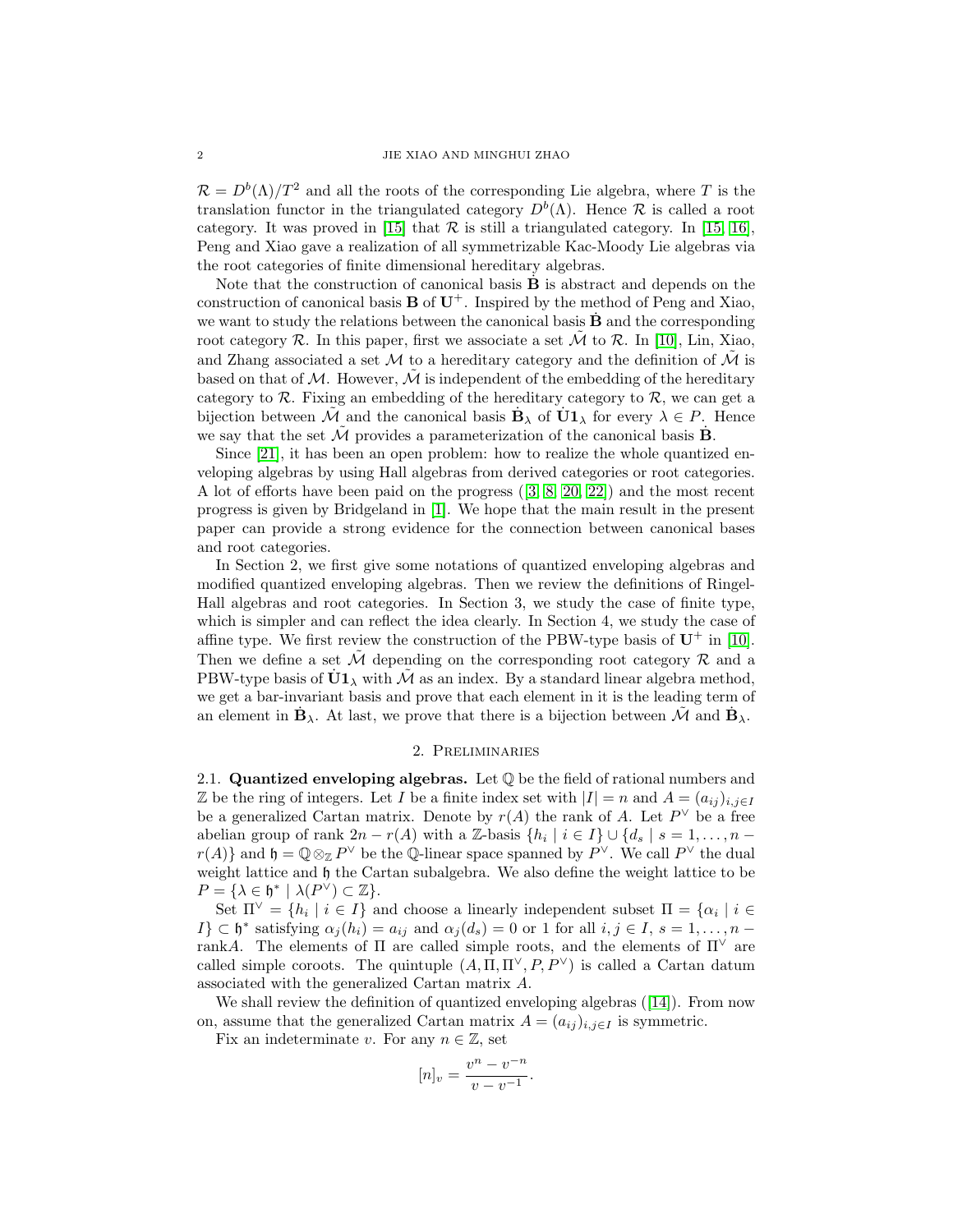Set  $[0]_v! = 1$  and  $[n]_v! = [n]_v[n-1]_v \cdots [1]_v$  for any  $n \in \mathbb{Z}_{\geq 0}$ . For any two nonnegative integers  $m \geq n$ , the analogue of binomial coefficient is given by

$$
\left[\genfrac{}{}{0pt}{}{m}{n}\right]_{v}=\frac{[m]_{v}!}{[n]_{v}![m-n]_{v}!}
$$

Note that  $[n]_v$  and  $\left[\begin{array}{c}m\\n\end{array}\right]_v$  are elements of the field  $\mathbb{Q}(v)$ .

The quantized enveloping algebra U associated with a Cartan datum  $(A, \Pi, \Pi^{\vee}, P, P^{\vee})$ is an associative algebra over  $\overline{\mathbb{Q}}(v)$  with 1 generated by the elements  $E_i$ ,  $F_i(i \in I)$ and  $K_{\mu}(\mu \in P^{\vee})$  subject to the following relations:

.

$$
K_0 = \mathbf{1}, K_\mu K_{\mu'} = K_{\mu + \mu'}
$$
 for all  $\mu, \mu' \in P^\vee$ ;  
\n
$$
K_\mu E_i K_{-\mu} = v^{\alpha_i(\mu)} E_i
$$
 for all  $i \in I, \mu \in P^\vee$ ;  
\n
$$
K_\mu F_i K_{-\mu} = v^{-\alpha_i(\mu)} F_i
$$
 for all  $i \in I, \mu \in P^\vee$ ;  
\n
$$
E_i F_j - F_j E_i = \delta_{ij} \frac{K_i - K_{-i}}{v - v^{-1}}
$$
 for all  $i, j \in I$ ;

for all  $i \neq j$ , setting  $b = 1 - a_{ij}$ ,

$$
\sum_{k=0}^{b} (-1)^{k} E_{i}^{(k)} E_{j} E_{i}^{(b-k)} = 0; \qquad \sum_{k=0}^{b} (-1)^{k} F_{i}^{(k)} F_{j} F_{i}^{(b-k)} = 0.
$$

Here,  $K_i = K_{h_i}$  and  $E_i^{(n)} = E_i^n/[n]_v!$ ,  $F_i^{(n)} = F_i^n/[n]_v!$ .

Let  $\mathbf{U}^+$  (resp.  $\mathbf{U}^-$ ) be the subalgebra of  $\mathbf U$  generated by the elements  $E_i$  (resp.  $F_i$ ) for all  $i \in I$ , and  $\mathbf{U}^0$  be the subalgebra of  $\mathbf{U}$  generated by  $K_\mu$  for all  $\mu \in P^{\vee}$ . The quantized enveloping algebra U has the following triangular decomposition

$$
\mathbf{U}\cong \mathbf{U}^-\otimes \mathbf{U}^0\otimes \mathbf{U}^+.
$$

Denote by  $()$  the unique  $\mathbb Q$ -algebra automorphism of  $\mathbf U$  given by

$$
\bar{E}_i = E_i, \bar{F}_i = F_i, \bar{K}_{\mu} = K_{-\mu} \text{ for all } i \in I, \mu \in P^{\vee},
$$
  

$$
\overline{fx} = \overline{f}\overline{x}, \text{ for all } f \in \mathbb{Q}(v), x \in \mathbf{U},
$$

where  $\bar{f}(v) = f(v^{-1})$ .

Let  $f$  be the associative algebra defined by Lusztig in [\[14\]](#page-21-4).  $f$  is generated by  $\theta_i$  ( $i \in I$ ) subject to the following relations:

$$
\sum_{k=0}^{b} (-1)^{k} \theta_i^{(k)} \theta_j \theta_i^{(b-k)} = 0 \text{ for all } i \neq j,
$$

where  $b = 1 - a_{ij}$  and  $\theta_i^{(n)} = \theta_i^n / [n]_v!$ .

There are two well-defined  $\mathbb{Q}(v)$ -algebra homomorphisms  $^+$  :  $f \rightarrow U$  and  $^-$  :  $f \rightarrow$ U satisfying  $E_i = \theta_i^+$  and  $F_i = \theta_i^-$  for all  $i \in I$ . The images of  $^+$  and  $^-$  are U<sup>+</sup> and U<sup>−</sup> respectively.

Denote by  $\overline{()}$  the unique Q-algebra automorphism of **f** given by

$$
\begin{aligned}\n\bar{\theta}_i &= \theta_i & \text{for all } i \in I, \\
\overline{fx} &= \bar{f}\bar{x} & \text{for all } f \in \mathbb{Q}(v), \, x \in \mathbf{f}.\n\end{aligned}
$$

Note that, for all  $x \in \mathbf{f}, \overline{x^{\pm}} = \overline{x}^{\pm}$ .

Let  $\mathcal{A} = \mathbb{Q}[v, v^{-1}]$  and  $\mathcal{Z} = \mathbb{Z}[v, v^{-1}]$ . Denote by  $\mathbf{U}_{\mathcal{Z}}^{\pm}$  the  $\mathcal{Z}$ -subalgebras of  $\mathbf{U}^{\pm}$ generated by  $E_i^{(s)}$  and  $F_i^{(s)}$  for all  $i \in I$  and  $s \in \mathbb{N}$  respectively. Also, denote by  $\mathbf{U}_{\mathcal{Z}}$  the Z-subalgebra of U generated by  $E_i^{(s)}$ ,  $F_i^{(s)}$  and  $K_\mu$  for all  $i \in I, s \in \mathbb{N}$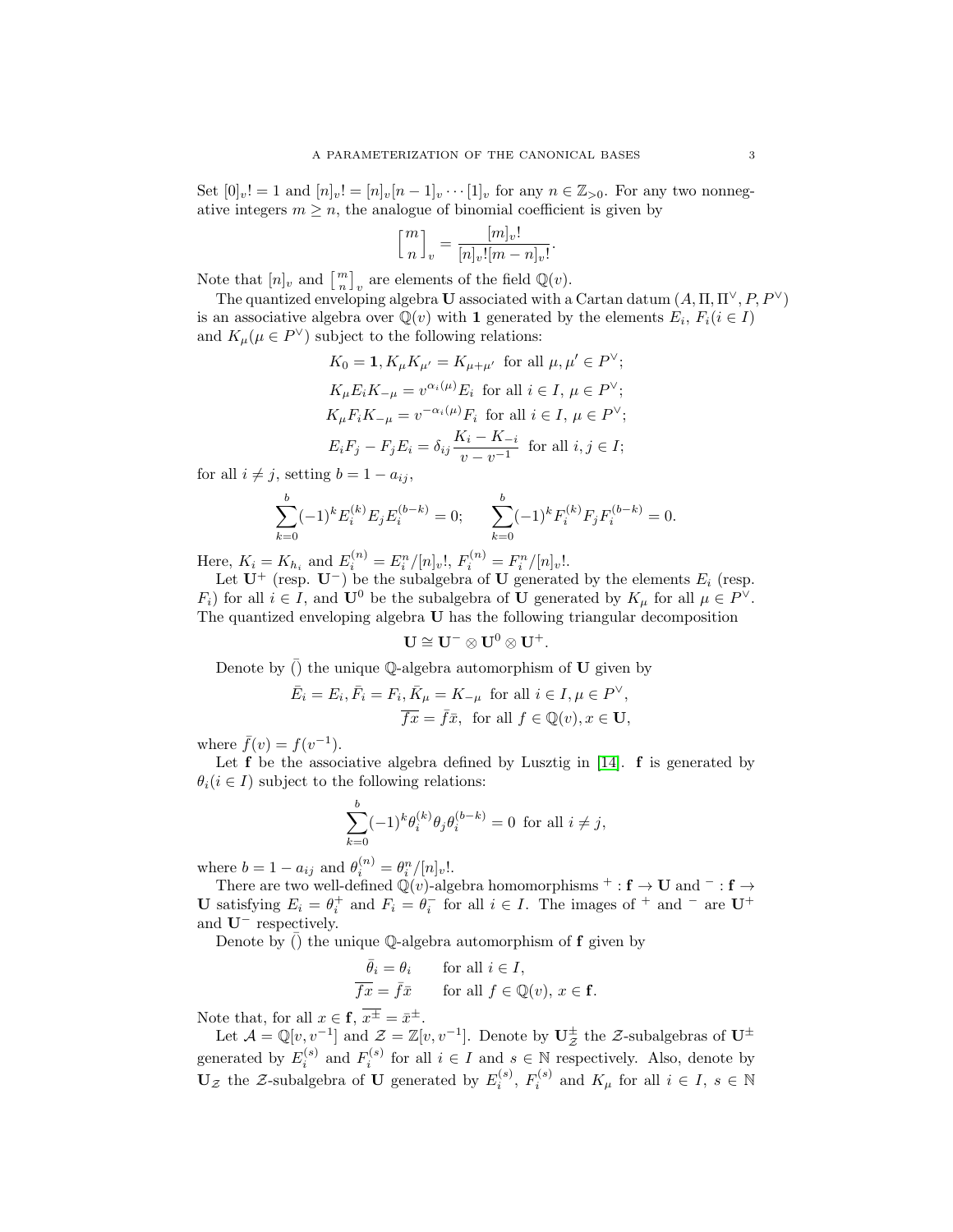and  $\mu \in P^{\vee}$ . Let  $\mathbf{U}_{\mathcal{A}}^{\pm} = \mathbf{U}_{\mathcal{Z}}^{\pm} \otimes_{\mathcal{Z}} \mathcal{A}$  and  $\mathbf{U}_{\mathcal{A}} = \mathbf{U}_{\mathcal{Z}} \otimes_{\mathcal{Z}} \mathcal{A}$ . Similarly, let  $\mathbf{f}_{\mathcal{Z}}$  be the Z-subalgebra of **f** generated by  $\theta_i^{(s)}$  for all  $i \in I$  and  $s \in \mathbb{N}$ . At last, let  $f_{\mathcal{A}} = f_{\mathcal{Z}} \otimes_{\mathcal{Z}} \mathcal{A}.$ 

In [\[11,](#page-21-2) [12,](#page-21-3) [14\]](#page-21-4), Lusztig defined the canonical basis B of f.

2.2. Modified quantized enveloping algebras. Let us review the definition of the modified form  $\dot{\mathbf{U}}$  of  $\mathbf{U}$  ([\[13,](#page-21-0) [14\]](#page-21-4)).

For any  $\lambda', \lambda'' \in P$ , set

$$
{}_{\lambda'}\mathbf{U}_{\lambda''}=\mathbf{U}/\left(\sum_{\mu\in P^{\vee}}(K_{\mu}-q^{\lambda'(\mu)})\mathbf{U}+\sum_{\mu\in P^{\vee}}\mathbf{U}(K_{\mu}-q^{\lambda''(\mu)})\right).
$$

Let  $\pi_{\lambda',\lambda''}: \mathbf{U} \to \lambda' \mathbf{U}_{\lambda''}$  be the canonical projection and

$$
\dot{\mathbf{U}} = \bigoplus_{\lambda',\lambda'' \in P} {}_{\lambda'}\mathbf{U}_{\lambda''}.
$$

Consider the weight space decomposition  $\mathbf{U} = \bigoplus_{\beta \in \mathbb{Z}I} \mathbf{U}(\beta)$ , where

$$
\mathbf{U}(\beta) = \{ x \in \mathbf{U} \mid K_{\mu} x K_{\mu}^{-1} = v^{\beta(\mu)} x \text{ for all } \mu \in P^{\vee} \}.
$$

Here, the set I is viewed as a subset of P and i is identified with  $\alpha_i$  for each  $i \in I$ . The images of summands  $\mathbf{U}(\beta)$  under  $\pi_{\lambda',\lambda''}$  form the weight space decomposition

$$
{}_{\lambda'}\mathbf{U}_{\lambda''}=\bigoplus_{\beta\in\mathbb{Z}I}\lambda'\mathbf{U}_{\lambda''}(\beta).
$$

Note that  $\chi(\mathbf{U}_{\lambda''}(\beta)) = 0$  unless  $\lambda' - \lambda'' = \beta$ .

There is a natural associative  $\mathbb{Q}(v)$ -algebra structure on  $\dot{\mathbf{U}}$  inherited from that of U. It is defined as follow: for any  $\lambda'_1, \lambda''_1, \lambda'_2, \lambda''_2 \in P$ ,  $\beta_1, \beta_2 \in \mathbb{Z}I$  such that  $\lambda'_1 - \lambda''_1 = \beta_1, \lambda'_2 - \lambda''_2 = \beta_2$  and any  $x \in \mathbf{U}(\beta_1), y \in \mathbf{U}(\beta_2)$ ,

$$
\pi_{\lambda_1',\lambda_1''}(x)\pi_{\lambda_2',\lambda_2''}(y)=\left\{\begin{array}{cc}\pi_{\lambda_1',\lambda_2''}(xy)&\text{if }\lambda_1''=\lambda_2'\\0&\text{otherwise}\end{array}\right..
$$

For any  $\lambda \in P$ , let  $\mathbf{1}_{\lambda} = \pi_{\lambda,\lambda}(1)$ , where 1 is the unit element of U. They satisfy the following relations:

$$
\mathbf{1}_{\lambda}\mathbf{1}_{\lambda'}=\delta_{\lambda,\lambda'}\mathbf{1}_{\lambda}.
$$

In general, there is no unit element in the algebra  $\dot{\mathbf{U}}$ . However the family  $(1_\lambda)_{\lambda \in P}$ can be regarded locally as the unit element in  $\dot{\mathbf{U}}$ .

Note that  $\lambda' U_{\lambda''} = 1_{\lambda'} \dot{U} 1_{\lambda''}$ . Define  $\dot{U} 1_{\lambda} = \bigoplus_{\lambda' \in P} 1_{\lambda'} \dot{U} 1_{\lambda}$ . Then  $\dot{U} =$  $\bigoplus_{\lambda\in P}\dot{\mathbf{U}}\mathbf{1}_{\lambda}.$ 

The Q-algebra automorphism  $(): \mathbf{U} \to \mathbf{U}$  induces a linear isomorphism  $\lambda' \mathbf{U}_{\lambda''} \to$  $\lambda$ <sup>*U*</sup> $\lambda$ <sup>*n*</sup> for any  $\lambda'$ ,  $\lambda'' \in P$ . Taking direct sums, we obtain an algebra automorphism  $\overline{()}: \mathbf{U} \to \mathbf{U}$ . Note that  $\overline{\mathbf{1}_{\lambda}} = \mathbf{1}_{\lambda}$  for any  $\lambda \in P$ .

The elements  $b^+b'^-1_\lambda$  for all  $b, b' \in \mathbf{B}$  form a basis of the  $\mathbb{Q}(v)$ -vector space  $\dot{\mathbf{U}}1_\lambda$ ([\[14\]](#page-21-4), 23.2.1). Denote by  $\dot{\mathbf{U}}_{\mathcal{Z}}$  the subalgebra of  $\dot{\mathbf{U}}$  generated by the elements  $E_i^{(n)}\mathbf{1}_{\lambda}$ and  $F_i^{(n)}\mathbf{1}_{\lambda}$  over Z for all  $i \in I$ ,  $n \in \mathbb{N}$  and  $\lambda \in P$ . The set  $\{b^+b'^-\mathbf{1}_{\lambda} \mid b, b' \in \mathbf{B}, \lambda \in$  $P\}$  is a Z-basis of  $\dot{\mathbf{U}}_z$ .

As the notations in [\[14\]](#page-21-4), the canonical basis of  $\dot{\mathbf{U}}$  is denoted by

$$
\dot{\mathbf{B}} = \{b\Diamond_{\lambda}b' \mid b, b' \in \mathbf{B}, \lambda \in P\}.
$$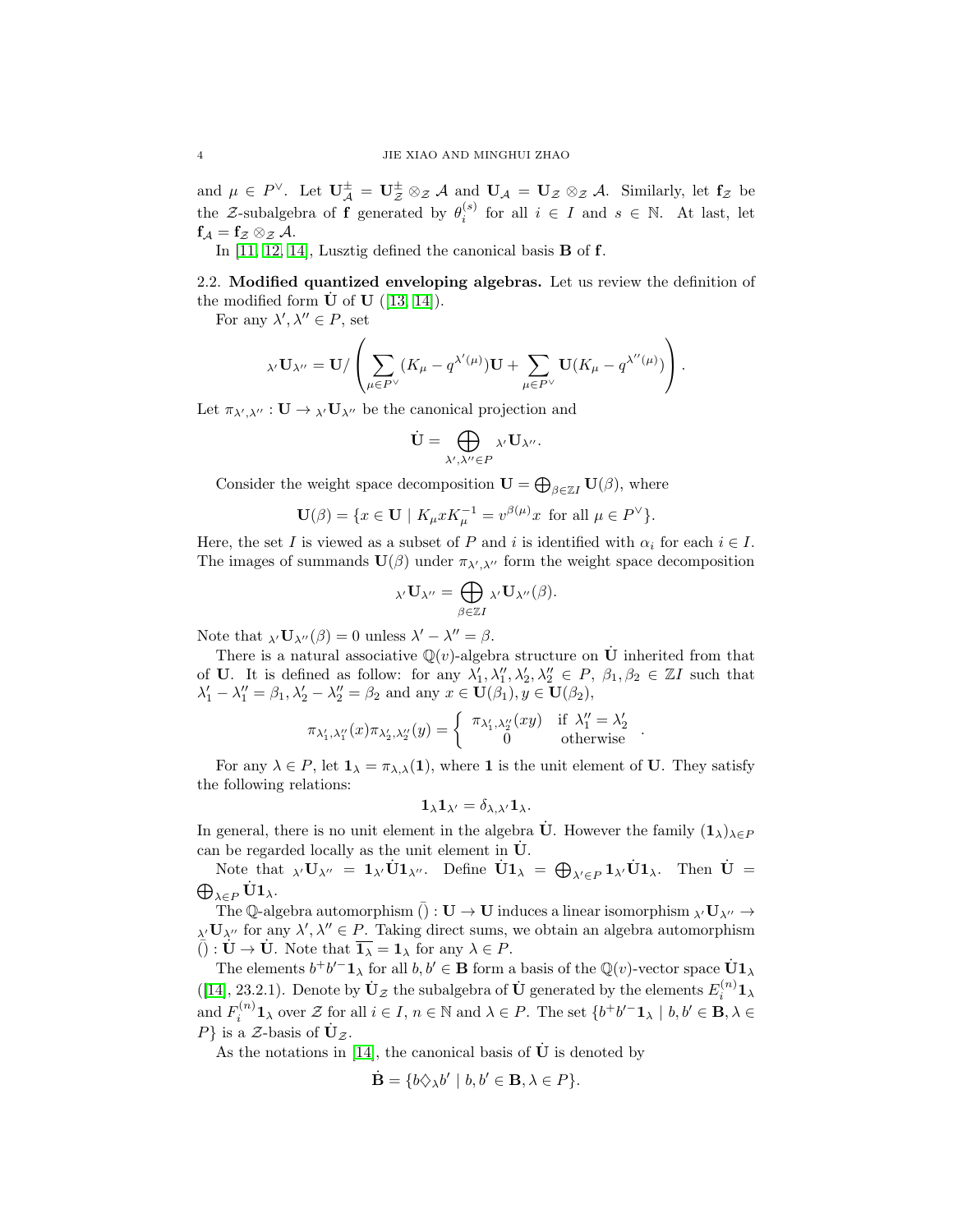<span id="page-4-0"></span>Note that  $\{b\Diamond_{\lambda} b' \mid b, b' \in \mathbf{B}\}\$ is also a Z-basis of  $\dot{\mathbf{U}}_{\mathcal{Z}}\mathbf{1}_{\lambda}$ . According to the proof of Theorem 25.2.1 in [\[14\]](#page-21-4)

(1) 
$$
b\Diamond_{\lambda}b' \equiv b^{+}b'^{-}\mathbf{1}_{\lambda} \mod P(\mathrm{tr}|b| - 1, \mathrm{tr}|b'| - 1).
$$

Here  $P(\text{tr}|b| - 1, \text{tr}|b'| - 1)$  is the  $\mathbb{Q}(v)$ -submodule of  $\dot{\mathbf{U}}$  spanned by the set

$$
\{b_1^+b_2^-\mathbb{1}_{\lambda} \mid b_1, b_2 \in \mathbf{B} \text{ such that } \text{tr}|b_1| \leq \text{tr}|b| - 1, \, \text{tr}|b_2| \leq \text{tr}|b'| - 1 \text{ and } |b_1| - |b_2| = |b| - |b'|\},
$$

where |b| is the weight of b and  $\text{tr}\mu = \sum a_i$  if  $\mu = \sum a_i \alpha_i$ .

2.3. Ringel-Hall algebras. In this subsection, we shall review the definition of Ringel-Hall algebras ([\[5,](#page-21-15) [10,](#page-21-1) [18\]](#page-21-16)).

A quiver  $Q = (I, H, s, t)$  consists of a vertex set I, an arrow set H, and two maps  $s, t : H \to I$  such that an arrow  $\rho \in H$  starts at  $s(\rho)$  and terminates at  $t(\rho)$ .

Let k be a field and  $\Lambda = kQ$  be the path algebra of Q over k. Denote by mod-Λ the category of finite dimensional left  $\Lambda$ -modules and rep-Q the category of finite dimensional representations of Q over k. It is well-known that mod- $\Lambda$  is equivalent to rep-Q. We shall identify Λ-modules with representations of Q under this equivalence.

Let  $\mathcal P$  be the set of isomorphism classes of finite dimensional nilpotent  $\Lambda$ -modules and  $\text{ind}(\mathcal{P})$  be the set of isomorphism classes of indecomposable finite dimensional nilpotent Λ-modules. For any  $\alpha \in \mathcal{P}$ , fix a Λ-module  $M(\alpha)$  in the isomorphism class  $\alpha$ .

The set of isomorphism classes of nilpotent simple Λ-modules is indexed by the set I and the Grothendieck group  $G(\Lambda)$  of mod- $\Lambda$  is the free abelian group  $\mathbb{Z}I$ . For any Λ-module M, the dimension vector dimM of M is an element in  $G(\Lambda) = \mathbb{Z}I$ .

The Euler form  $\langle -, - \rangle$  on  $G(\Lambda) = \mathbb{Z}I$  is defined by

$$
\langle \alpha, \beta \rangle = \sum_{i \in I} a_i b_i - \sum_{\rho \in H} a_{s(\rho)} b_{t(\rho)}
$$

where  $\alpha = \sum_{i \in I} a_i i, \beta = \sum_{i \in I} b_i i \in \mathbb{Z}I$ . For any  $\Lambda$ -modules M and N, one has

 $\langle \underline{\dim}M, \underline{\dim}N \rangle = \dim_k \text{Hom}_{\Lambda}(M, N) - \dim_k \text{Ext}_{\Lambda}(M, N).$ 

The symmetric Euler form is defined by  $(\alpha, \beta) = \langle \alpha, \beta \rangle + \langle \beta, \alpha \rangle$  for all  $\alpha, \beta \in \mathbb{Z}I$ . This gives rise to a symmetric generalized Cartan matrix  $A = (a_{ij})_{i,j\in I}$  where  $a_{ij} = (i, j)$ . The generalized Cartan matrix A depends only on the underlying graph of quiver Q.

From now on, let  $k$  be a finite field with  $q$  elements. Given three modules  $L, M$ and N in mod- $\Lambda$ , let  $g_{MN}^L$  be the number of  $\Lambda$ -submodules W of L such that  $W \simeq N$  and  $L/W \simeq M$  in mod- $\Lambda$ . Let  $v = \sqrt{q} \in \mathbb{C}$ . By definition, the Ringel-Hall algebra  $\mathcal{H}_q(\Lambda)$  of  $\Lambda$  is the  $\mathbb{Q}(v)$ -vector space with basis  $\{u_{[M]} \mid [M] \in \mathcal{P}\}\$  whose multiplication is given by

$$
u_{[M]}u_{[N]} = \sum_{[L]\in\mathcal{P}} g^L_{MN}u_{[L]}.
$$

It is easily seen that  $\mathcal{H}_q(\Lambda)$  is an associative  $\mathbb{Q}(v)$ -algebra with unit  $u_{[0]}$ , where 0 denotes the zero module. Note that, the Ringel-Hall algebra  $\mathcal{H}_q(\Lambda)$  is a NI-graded algebra by dimension vectors of modules.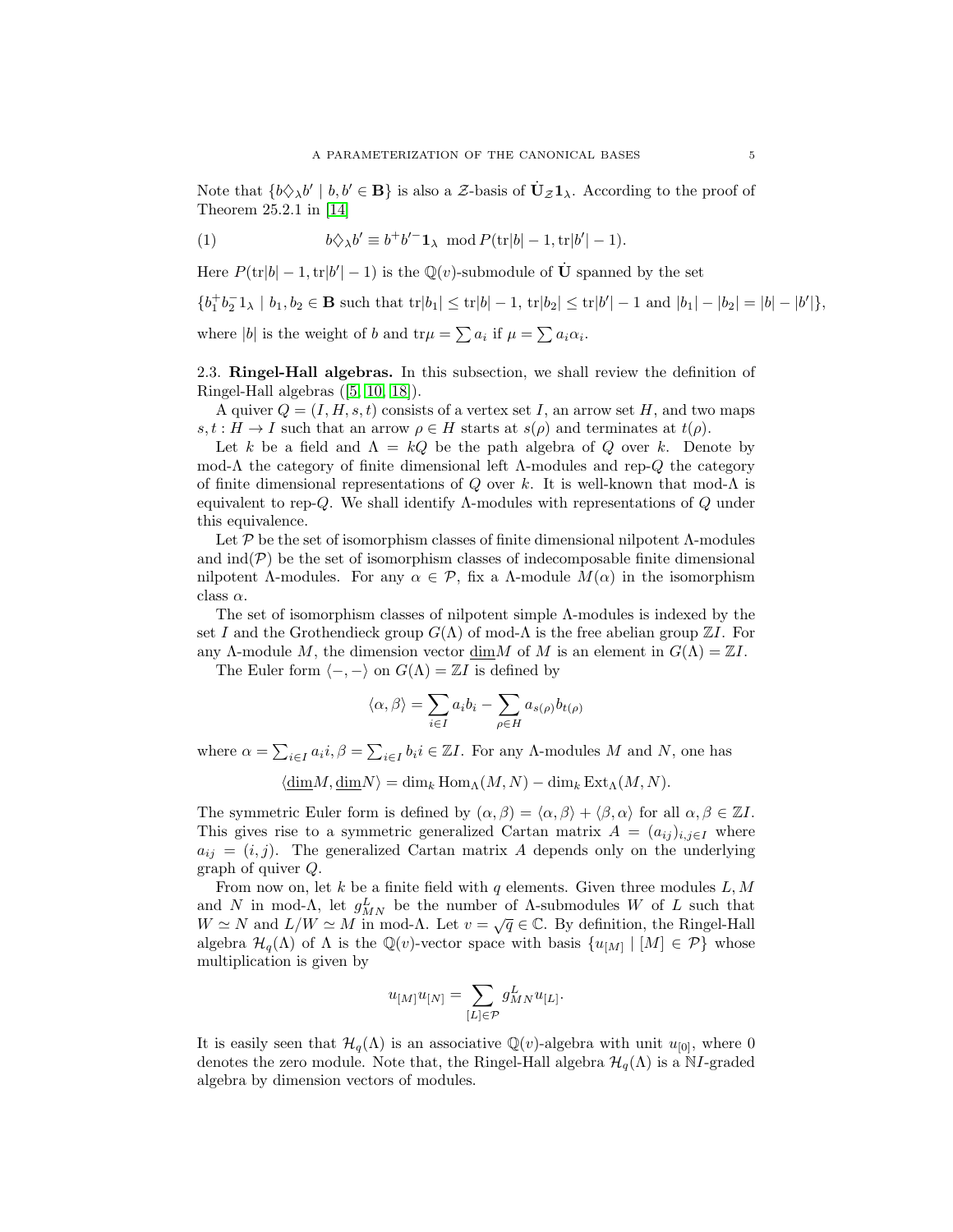The twisted Ringel-Hall algebra  $\mathcal{H}_q^*(\Lambda)$  is defined as follow. Set  $\mathcal{H}_q^*(\Lambda) = \mathcal{H}_q(\Lambda)$ as  $\mathbb{Q}(v)$ -vector space and define the multiplication by

$$
u_{[M]} * u_{[N]} = v^{\langle \underline{\dim} M, \underline{\dim} N \rangle} \sum_{[L] \in \mathcal{P}} g_{MN}^L u_{[L]}.
$$

Let  $S_i$  be the nilpotent simple module corresponding to  $i \in I$  and define  $u_i =$  $u_{[S_i]}$ . The composition algebra  $\mathcal{C}_q^*(\Lambda)$  is a subalgebra of  $\mathcal{H}_q^*(\Lambda)$  generated by  $u_i$  for all  $i \in I$ . For any  $\Lambda$ -module M, denote

$$
\langle M \rangle = v^{-\dim_k M + \dim_k \operatorname{End}_\Lambda(M)} u_{[M]}.
$$

Note that  $\{ \langle M(\alpha) \rangle \mid \alpha \in \mathcal{P} \}$  is a  $\mathbb{Q}(v)$ -basis of  $\mathcal{H}_q^*(\Lambda)$ .

Let Q be a finite quiver. Then consider the generic Ringel-Hall algebra associated with Q. Let k be a finite field and  $\Lambda_k = kQ$ . Denote by  $\mathcal{H}_q^*(\Lambda_k)$  the corresponding twisted Ringel-Hall algebra. Let  $K$  be a set of some finite fields k such that the set  $\{q_k = |k| \mid k \in \mathcal{K}\}\$ is an infinite set. Let R be an integral domain containing Q and  $v_{q_k} = |\kappa| |\kappa| \in \mathcal{K}_f$  is an immediate. Let  $\kappa$  be an integral domain containing  $\psi$  and  $v_{q_k}$ , where  $v_{q_k} = \sqrt{q_k}$  for any  $k \in \mathcal{K}$ . For each  $k \in \mathcal{K}$ , the composition algebra  $\mathcal{C}_q^*(\Lambda_k)$  is the R-subalgebra of  $\mathcal{H}_q^*(\Lambda_k)$  generated by the elements  $u_i(k)$  for all  $i \in I$ . Consider the direct product

$$
\mathcal{H}^*(Q) = \prod_{k \in \mathcal{K}} \mathcal{H}_q^*(\Lambda_k)
$$

and the elements  $v = (v_{q_k})_{k \in \mathcal{K}}, v^{-1} = (v_{q_k}^{-1})_{k \in \mathcal{K}}$  and  $u_i = (u_i(k))_{k \in \mathcal{K}}$ . By  $\mathcal{C}^*(Q)_{\mathcal{A}}$ we denote the subalgebra of  $\mathcal{H}^*(Q)$  generated by v,  $v^{-1}$  and  $u_i$  over Q. We may regard it as an  $A$ -algebra generated by  $u_i$ , where v is viewed as an indeterminate. Finally, define  $\mathcal{C}^*(Q) = \mathbb{Q}(v) \otimes \mathcal{C}^*(Q)_{\mathcal{A}}$ , which is called the generic composition algebra of Q.

Then we have the following well-known result of Green and Ringel ([\[5,](#page-21-15) [18\]](#page-21-16)).

**Theorem 2.1.** Let  $Q$  be a connected quiver,  $A$  be the corresponding generalized Cartan matrix, and  $f$  be the Lusztig's algebra of type A. Then there is an isomorphism of algebras:

$$
\begin{array}{rcl} \mathcal{C}^*(Q) & \cong & \mathbf{f} \\ & u_i & \mapsto & \theta_i. \end{array}
$$

Hence, we always identify  $\mathcal{C}^*(Q)$  with f.

2.4. Root categories. A triangulated category  $(C, T)$  is called 2-periodic if the translation functor T satisfies  $T^2 \simeq id$ .

Let k be a field. Given a finite dimensional hereditary k-algebra  $\Lambda$ , denote by  $D^b(\Lambda)$  the bounded derived category of the abelian category mod- $\Lambda$  and T the translation functor in this triangulated category. Consider the orbit category  $\mathcal{R}(\Lambda) = D^b(\Lambda)/T^2$  of  $D^b(\Lambda)$  under the equivalent functor  $T^2$ . Let  $F: D^b(\Lambda) \to$  $\mathcal{R}(\Lambda)$  be the canonical functor. The translation functor T of  $D^b(\Lambda)$  induces an equivalent functor in  $\mathcal{R}(\Lambda)$  of order 2, which is still denoted by T. By [\[15\]](#page-21-8),  $(\mathcal{R}(\Lambda), T)$ is also a triangulated category and the functor  $F : D^b(\Lambda) \to \mathcal{R}(\Lambda)$  sends each triangle in  $D^b(\Lambda)$  to a triangle in  $\mathcal{R}(\Lambda)$ . It is clear that the root category  $\mathcal{R} = \mathcal{R}(\Lambda)$ is a 2-periodic triangulated category.

Let Q be a connected quiver and  $\mathcal{R}(Q) = D^{b}(kQ)/T^{2}$ . Denote by  $\tilde{\mathcal{P}}$  the set of isomorphism classes of objects in  $\mathcal{R}(Q)$  and  $\text{ind}(\tilde{\mathcal{P}})$  the set of isomorphism classes of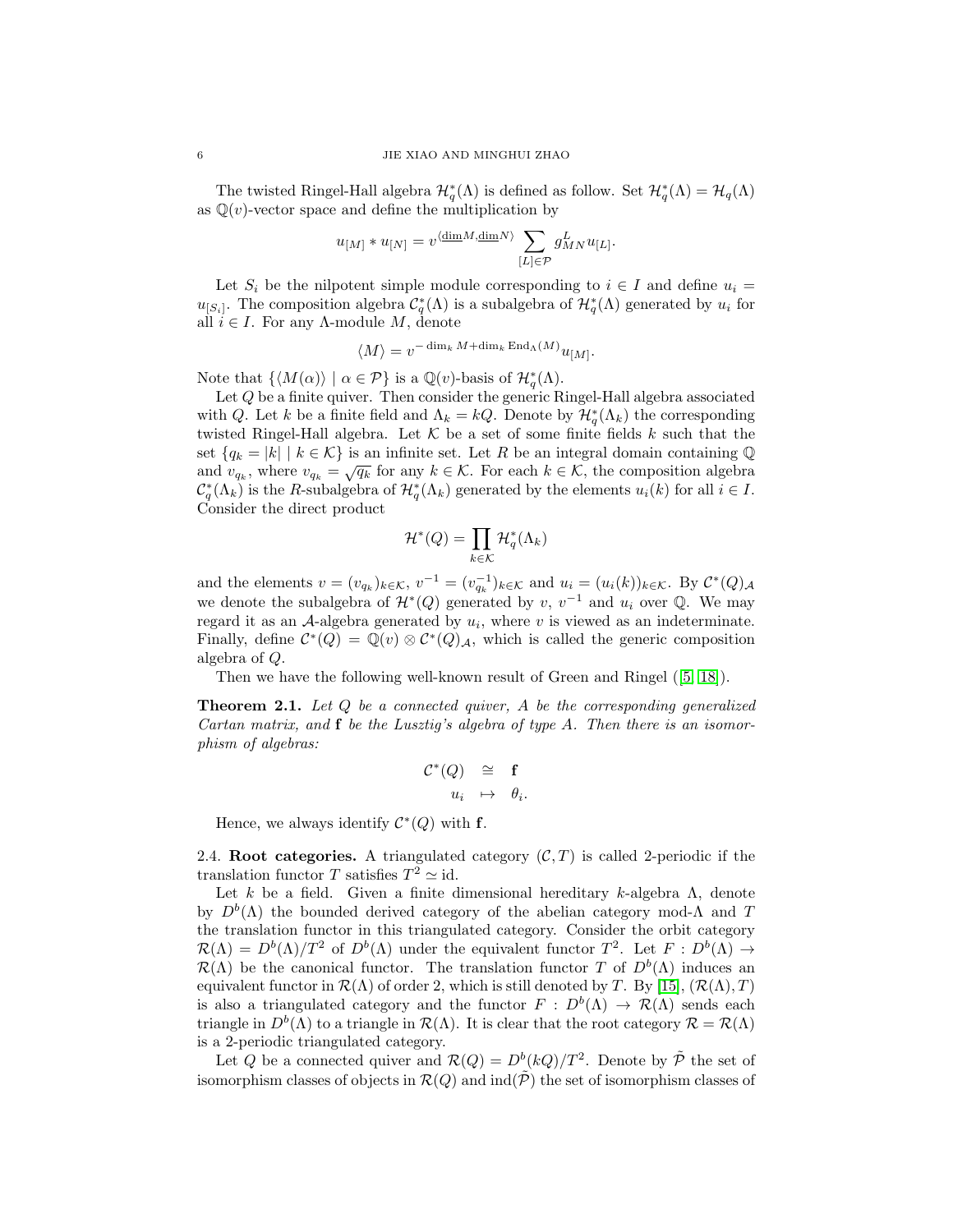indecomposable objects in  $\mathcal{R}(Q)$ . Note that mod-kQ can be embeded into  $\mathcal{R}(Q)$  as a full subcategory and  $\text{ind}(\tilde{\mathcal{P}}) = \text{ind}(\mathcal{P}) \cup \text{ind}(T(\mathcal{P}))$ , where  $\cup$  means disjoint union.

### 3. Finite type

3.1. **PBW-type basis of U<sup>+</sup>.** In this section, let  $Q$  be a connected Dynkin quiver, k be a finite field and  $\Lambda = kQ$ . Denote by  $\Phi^+$  (resp.  $\Phi^-$ ) the set of positive (resp. negative) roots of the Dynkin quiver Q. Note that  $\Phi^+$  and  $\Phi^-$  can be viewed as subsets of  $ZI$ . By Gabriel's Theorem, the map  $\dim$  induces a bijection between ind(P) and  $\Phi^+$ . Given a positive root  $\alpha$ , the corresponding isomorphism class is also denoted by  $\alpha$ .

Since Q is representation-directed, we can define a total order on the set

$$
\Phi^+ = \{\alpha_1, \alpha_2, \cdots, \alpha_n\}
$$

such that the corresponding indecomposable Λ-modules

$$
\{M(\alpha_1), M(\alpha_2), \cdots, M(\alpha_n)\}\
$$

satisfy the following conditions

$$
Hom(M(\alpha_i), M(\alpha_j)) \neq 0 \Rightarrow i \leq j.
$$

Define

$$
\mathbb{N}^{\mathrm{ind}(\mathcal{P})} = \{ \mathbf{a} : \Phi^+ \to \mathbb{N} \}.
$$

For any  $\mathbf{a} \in \mathbb{N}^{\text{ind}(\mathcal{P})}$ , we can define a representation

$$
M(\mathbf{a}) = \bigoplus_{\alpha \in \Phi^+} \mathbf{a}(\alpha) M(\alpha)
$$

and any representation can be written in this form.

Since the Hall polynomials exist in this case, we can consider the generic composition algebra  $\mathcal{C}^*(Q)$  directly. Note that the set  $\mathbb{N}^{\text{ind}(\mathcal{P})}$  is independent of the choice of the finite field and  $\langle M(\mathbf{a})\rangle$  can be viewed as an element in  $\mathcal{C}^*(Q)$  for any  $\mathbf{a} \in \mathbb{N}^{\text{ind}(\mathcal{P})}.$ 

By [\[19\]](#page-21-17), we have

**Proposition 3.1.** The set  $\{M(\mathbf{a})\mid \mathbf{a} \in \mathbb{N}^{ind(\mathcal{P})}\}\$ is an A-basis of  $\mathcal{C}_{\mathcal{A}}^{*}(Q)$ .

3.2. PBW-type basis of  $\dot{U}1_{\lambda}$ . Let  $\mathcal{R}(Q)$  be the root category corresponding to a connected Dynkin quiver Q over some finite field k. Remember that  $\text{ind}(\tilde{\mathcal{P}})$ is the set of isomorphism classes of indecomposable objects in  $\mathcal{R}(Q)$ . Let  $\Phi =$  ${\dim(M) \mid M \in \text{ind}(\mathcal{P})}$ . Then  $\Phi$  is the root system of the corresponding Lie algebra and there is a bijection between  $\text{ind}(\mathcal{P})$  and  $\Phi$  by Gabriel's Theorem. Note that  $\Phi = \Phi^+ \dot{\cup} \Phi^-$ . For any element  $\alpha \in \Phi$ , we also denote by  $M(\alpha)$  the corresponding object in  $\mathcal{R}(Q)$ .

Define

$$
\mathbb{N}^{\mathrm{ind}(\tilde{\mathcal{P}})} = \{\tilde{\mathbf{a}} : \Phi \to \mathbb{N}\}.
$$

For any  $\tilde{\mathbf{a}} \in \mathbb{N}^{\text{ind}(\tilde{\mathcal{P}})}$ , we can define an object

$$
M(\tilde{\mathbf{a}}) = \bigoplus_{\alpha \in \Phi} \tilde{\mathbf{a}}(\alpha) M(\alpha)
$$

and any object in  $\mathcal{R}(Q)$  can be written in this form.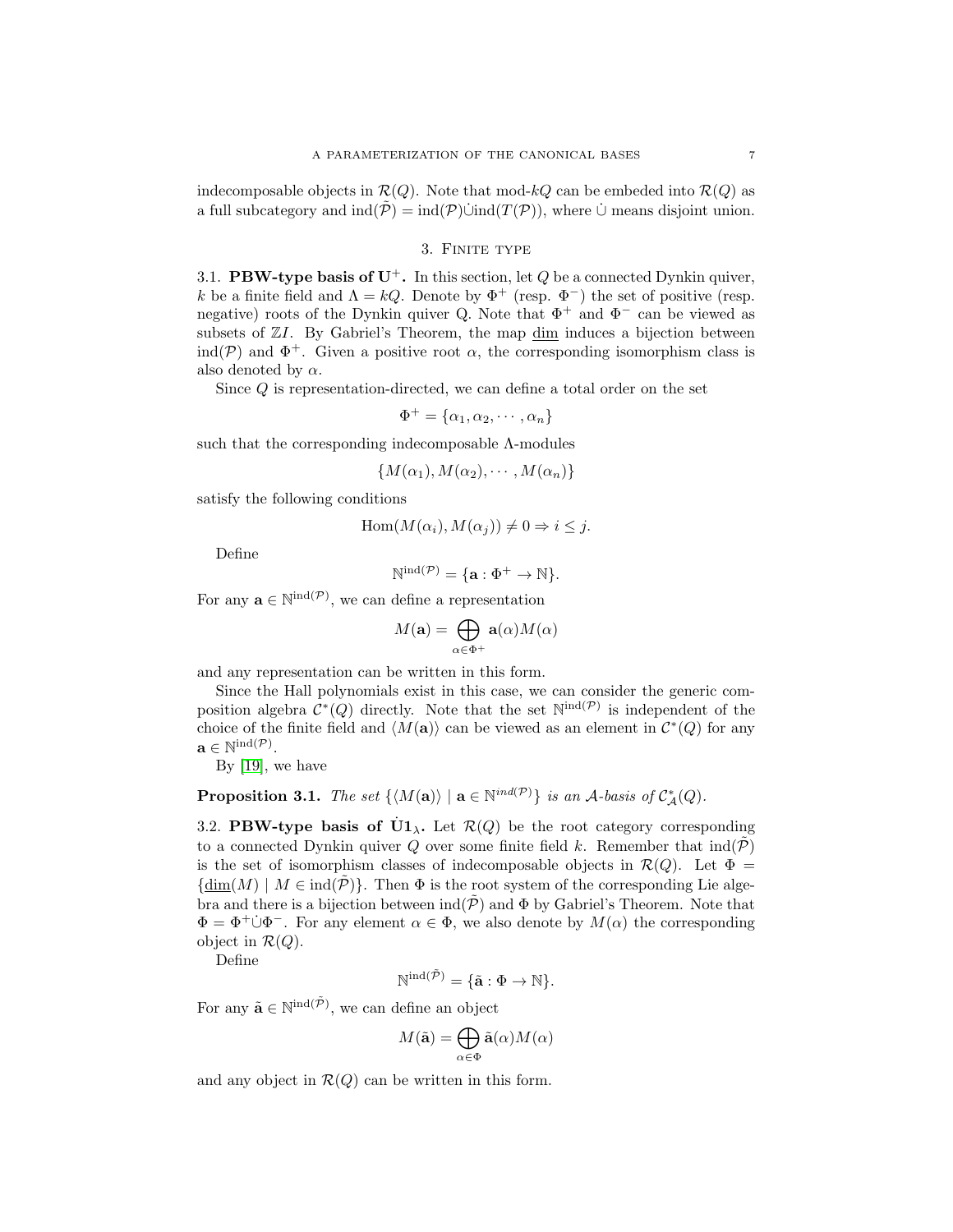Note that the category  $\mathcal{R}(Q)$ , so the set  $\mathbb{N}^{\text{ind}(\tilde{\mathcal{P}})}$ , depends only on the underlying graph of Q. If Q' is another quiver such that  $D^{b}(kQ) \simeq D^{b}(kQ')$ , they give the same set  $\mathbb{N}^{\text{ind}(\tilde{\mathcal{P}})}$ .

Given any symmetric generalized Cartan matrix  $A = (a_{ij})_{n \times n}$  of finite type, consider a quiver  $Q$ , the quantum enveloping algebra  $U$  and the modified quantized enveloping algebra  **corresponding to**  $A$ **.** 

Remember that mod- $kQ$  can be embedded into  $\mathcal{R}(Q)$  as a full subcategory and

$$
ind(\tilde{\mathcal{P}}) = ind(\mathcal{P})\dot{\cup} ind(T(\mathcal{P})).
$$

For any  $\tilde{\mathbf{a}} \in \mathbb{N}^{\text{ind}(\tilde{\mathcal{P}})}$ , let  $\mathbf{a}_1 = \tilde{\mathbf{a}}|_{\text{ind}(\mathcal{P})}$  and  $\mathbf{a}_2 = \tilde{\mathbf{a}}|_{\text{ind}(T(\mathcal{P}))}$ , which is denoted by  $\tilde{\mathbf{a}} = (\mathbf{a}_1, \mathbf{a}_2)$ . Since we always identify  $\mathcal{C}^*(Q)$  with f, the elements in the following set

$$
\{\langle M(\tilde{\mathbf{a}}) \rangle_{\lambda} = \langle M(\mathbf{a}_1) \rangle^+ \cdot \langle M(\mathbf{a}_2) \rangle^- \mathbf{1}_{\lambda} \ | \ \tilde{\mathbf{a}} \in \mathbb{N}^{\text{ind}(\tilde{\mathcal{P}})} \}
$$

can be regarded as elements in  $\dot{U}1_{\lambda}$ .

We have the following proposition.

**Proposition 3.2.** The set  $\{ \langle M(\tilde{\mathbf{a}}) \rangle_{\lambda} \mid \tilde{\mathbf{a}} \in \mathbb{N}^{ind(\tilde{\mathcal{P}})} \}$  is a  $\mathbb{Q}(v)$ -basis of  $\dot{\mathbf{U}} \mathbf{1}_{\lambda}$ .

**Proof** The modified quantized enveloping algebra  $\dot{\mathbf{U}}$  is a free  $\mathbf{f} \otimes \mathbf{f}^{\text{opp}}$ -module with basis  $(1_\lambda)_{\lambda \in P}$  ([\[14\]](#page-21-4), 23.2.1). So the set

 $\{ \langle M(\mathbf{a}_1) \rangle^+ \cdot \langle M(\mathbf{a}_2) \rangle^- \mathbf{1}_{\lambda} \mid \mathbf{a}_1 \in \text{ind}(\mathcal{P}), \mathbf{a}_2 \in \text{ind}(T(\mathcal{P})) \}$ 

is a basis of  $\dot{U}1_\lambda$ . By  $\tilde{\mathbf{a}} = (\mathbf{a}_1, \mathbf{a}_2)$ , the set  $\{ \langle M(\tilde{\mathbf{a}}) \rangle_\lambda \mid \tilde{\mathbf{a}} \in \mathbb{N}^{\text{ind}(\tilde{\mathcal{P}})} \}$  is a  $\mathbb{Q}(v)$ -basis of  $\dot{\mathbf{U}}\mathbf{1}_{\lambda}$ .

Denote by  $B_Q(\dot{U}1_\lambda)$  the PBW-type basis  $\{M(\tilde{a})\}_\lambda | \tilde{a} \in \mathbb{N}^{\text{ind}(\tilde{P})}\$ . Note that this PBW-type basis depends on the embedding of mod- $kQ$  into  $\mathcal{R}(Q)$ .

 $\Box$ 

3.3. A bar-invariant basis of  $\dot{U}1_{\lambda}$ . As before, let Q be a connected Dynkin quiver and  $\mathcal{R}(Q)$  be the corresponding root category. Remember that the set of positive roots  $\Phi^+ = {\alpha_1, ..., \alpha_n}$ . For any  $\mathbf{a}, \mathbf{b} : \Phi^+ \to \mathbb{N}$ , define  $\mathbf{b} \prec \mathbf{a}$  if and only if there exists some  $1 \leq j \leq n$  such that  $\mathbf{b}(\alpha_i) = \mathbf{a}(\alpha_i)$  for all  $i < j$  and  $\mathbf{b}(\alpha_i) > \mathbf{a}(\alpha_i)$ . For any  $\tilde{\mathbf{a}}, \tilde{\mathbf{b}} : \Phi \to \mathbb{N}$ , define  $\tilde{\mathbf{a}} \prec \tilde{\mathbf{b}}$  if and only if  $\mathbf{a}_1 \preceq \mathbf{b}_1$  and  $\mathbf{a}_2 \preceq \mathbf{b}_2$  but  $\tilde{\mathbf{a}} \neq \tilde{\mathbf{b}}$ , where  $\tilde{\mathbf{a}} = (\mathbf{a}_1, \mathbf{a}_2)$  and  $\tilde{\mathbf{b}} = (\mathbf{b}_1, \mathbf{b}_2)$ .

For any  $c : \Phi^+ \to \mathbb{N}$ , there exists a monomial  $w_*(c)$  on Chevalley generators  $u_i$ satisfying

$$
w_*(\mathbf{c}) = \langle M(\mathbf{c}) \rangle + \sum_{\mathbf{c}' \prec \mathbf{c}} a_{\mathbf{c}\mathbf{c}'} \langle M(\mathbf{c}') \rangle,
$$

where  $a_{cc'} \in \mathcal{A}([19])$  $a_{cc'} \in \mathcal{A}([19])$  $a_{cc'} \in \mathcal{A}([19])$ . Note that the transition matrix  $a = (a_{cc'})$  from  $\{M(c)\}\mid c$ :  $\Phi^+ \to \mathbb{N}$  to  $\{w_* (\mathbf{c}) \mid \mathbf{c} : \Phi^+ \to \mathbb{N} \}$  satisfies that  $a_{\mathbf{c}\mathbf{c}} = 1$  and  $a_{\mathbf{c}\mathbf{c}'} = 0$  unless  $\mathbf{c'} \prec \mathbf{c}$ . That is, a is a unipotent lower triangular matrix.

Let  $\bar{a} = (\overline{a_{cc'}})$ . Since  $w_*(c) = w_*(c)$ , we have

$$
w_{*}(\mathbf{c}) = \overline{w_{*}(\mathbf{c})} = \sum_{\mathbf{c}'} \overline{a_{\mathbf{c}\mathbf{c}'} \langle M(\mathbf{c}')\rangle},
$$

thus

$$
\overline{\langle M(\mathbf{c}) \rangle} = \sum_{\mathbf{c}'} \bar{a}_{\mathbf{c}\mathbf{c}'}^{-1} w_*(\mathbf{c}') = \sum_{\mathbf{c}'} \sum_{\mathbf{c}''} \bar{a}_{\mathbf{c}\mathbf{c}'}^{-1} a_{\mathbf{c}'\mathbf{c}''} \langle M(\mathbf{c}'') \rangle.
$$

Let  $h = \bar{a}^{-1}a$ . The matrix h is again a unipotent lower triangular matrix and  $\bar{h} = h^{-1}$ . There exists a unique unipotent lower triangular matrix  $d = (d_{\mathbf{cc'}})$  with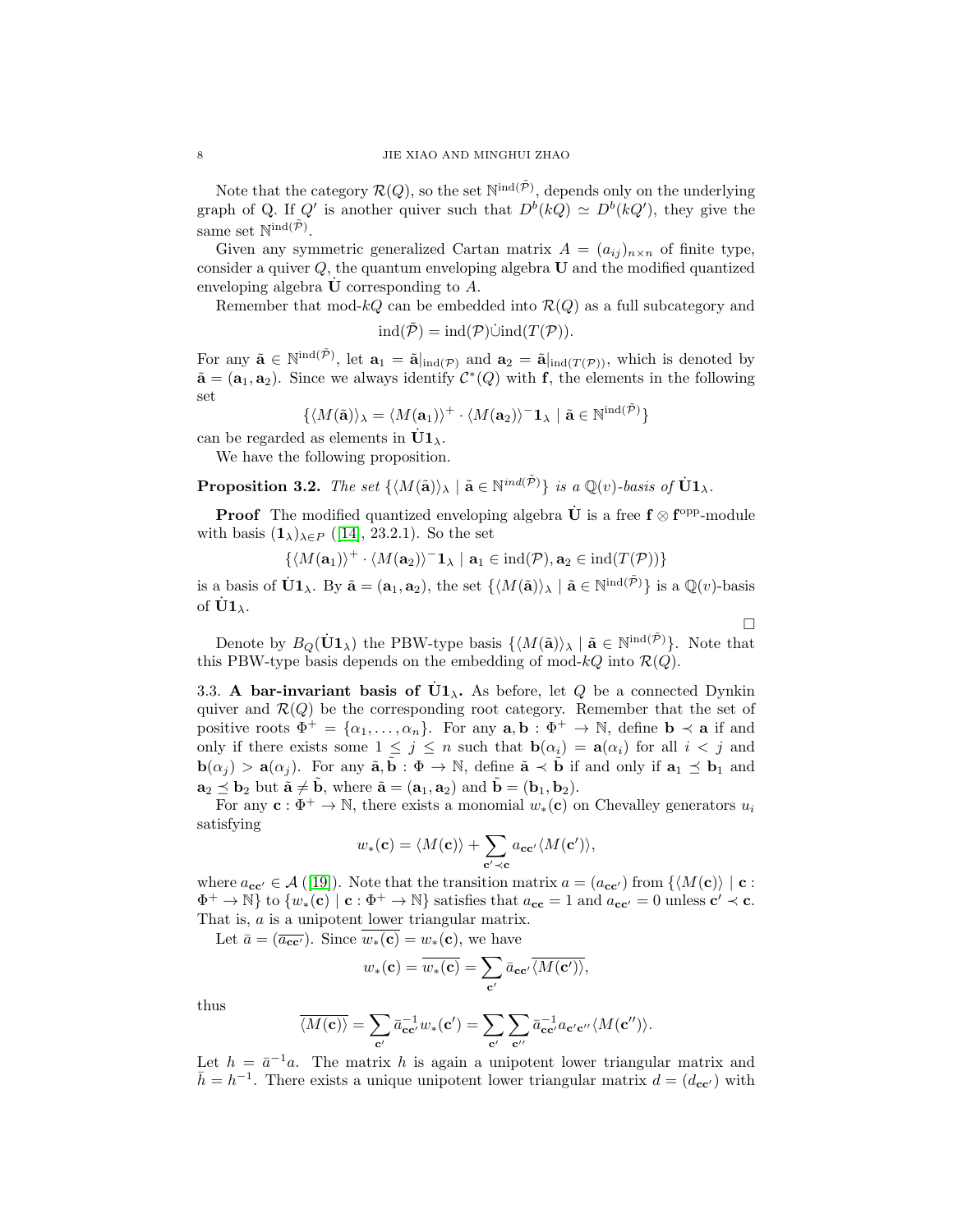off-diagonal entries in  $v^{-1}\mathbb{Q}[v^{-1}]$ , such that  $d = \bar{d}h$ . Then the canonical basis of f is

$$
\mathcal{E}^{\mathbf{c}} = \langle M(\mathbf{c}) \rangle + \sum_{\mathbf{c'} \prec \mathbf{c}} d_{\mathbf{c}\mathbf{c'}} \langle M(\mathbf{c'}) \rangle,
$$

with  $d_{cc'} \in v^{-1} \mathbb{Q}[v^{-1}]$  ([\[19\]](#page-21-17)).

Similarly, we can get a bar-invariant basis of  $\dot{U}1_{\lambda}$  from

$$
B_Q(\dot{\mathbf{U}}\mathbf{1}_{\lambda}) = \{ \langle M(\mathbf{c}_1) \rangle^+ \cdot \langle M(\mathbf{c}_2) \rangle^- \mathbf{1}_{\lambda} \mid \tilde{\mathbf{c}} : \Phi \to \mathbb{N}, \tilde{\mathbf{c}} = (\mathbf{c}_1, \mathbf{c}_2) \}
$$

and

$$
\{w_*(\mathbf{c}_1)^+ \cdot w_*(\mathbf{c}_2)^- \mathbf{1}_{\lambda} \mid \tilde{\mathbf{c}} : \Phi \to \mathbb{N}, \tilde{\mathbf{c}} = (\mathbf{c}_1, \mathbf{c}_2)\}
$$

under the order  $\prec$  on  $\mathbb{N}^{\text{ind}(\tilde{\mathcal{P}})}$  defined above.

First define  $w_*(\tilde{\mathbf{c}})_{\lambda} = w_*(\mathbf{c}_1)^+ \cdot w_*(\mathbf{c}_2)^{-} \mathbf{1}_{\lambda}$ , where  $\tilde{\mathbf{c}} = (\mathbf{c}_1, \mathbf{c}_2)$ . Since

$$
w_*(\mathbf{c}) = \langle M(\mathbf{c}) \rangle + \sum_{\mathbf{c'} \prec \mathbf{c}} a_{\mathbf{c}\mathbf{c'}} \langle M(\mathbf{c'}) \rangle,
$$

we have

$$
w_*(\mathbf{c}_1)^+ = \langle M(\mathbf{c}_1) \rangle^+ + \sum_{\mathbf{c}'_1 \prec \mathbf{c}_1} a_{\mathbf{c}_1 \mathbf{c}'_1} \langle M(\mathbf{c}'_1) \rangle^+
$$

and

$$
w_{*}(\mathbf{c}_{2})^{-} = \langle M(\mathbf{c}_{2})\rangle^{-} + \sum_{\mathbf{c}_{2}'\prec\mathbf{c}_{2}} a_{\mathbf{c}_{2}\mathbf{c}_{2}'} \langle M(\mathbf{c}_{2}')\rangle^{-}
$$

in  $U^{\pm}$  respectively. Hence, we have

$$
w_{*}(\tilde{\mathbf{c}})_{\lambda} = w_{*}(\mathbf{c}_{1})^{+} \cdot w_{*}(\mathbf{c}_{2})^{-} \mathbf{1}_{\lambda}
$$
  
\n
$$
= (\langle M(\mathbf{c}_{1}) \rangle + \sum_{\mathbf{c}_{1}^{\prime} \prec \mathbf{c}_{1}} a_{\mathbf{c}_{1} \mathbf{c}_{1}^{\prime}} \langle M(\mathbf{c}_{1}^{\prime}) \rangle)^{+} \cdot (\langle M(\mathbf{c}_{2}) \rangle + \sum_{\mathbf{c}_{2}^{\prime} \prec \mathbf{c}_{2}} a_{\mathbf{c}_{2} \mathbf{c}_{2}^{\prime}} \langle M(\mathbf{c}_{2}^{\prime}) \rangle)^{-} \mathbf{1}_{\lambda}
$$
  
\n
$$
= \langle M(\mathbf{c}_{1}) \rangle^{+} \cdot \langle M(\mathbf{c}_{2}) \rangle^{-} \mathbf{1}_{\lambda} + \langle M(\mathbf{c}_{1}) \rangle^{+} \cdot \sum_{\mathbf{c}_{2}^{\prime} \prec \mathbf{c}_{2}} a_{\mathbf{c}_{2} \mathbf{c}_{2}^{\prime}} \langle M(\mathbf{c}_{2}^{\prime}) \rangle^{-} \mathbf{1}_{\lambda} + \sum_{\mathbf{c}_{1}^{\prime} \prec \mathbf{c}_{1}} a_{\mathbf{c}_{1} \mathbf{c}_{1}^{\prime}} \langle M(\mathbf{c}_{2}^{\prime}) \rangle^{+} \cdot \langle M(\mathbf{c}_{2}) \rangle^{-} \mathbf{1}_{\lambda} + \sum_{\mathbf{c}_{1}^{\prime} \prec \mathbf{c}_{1}} a_{\mathbf{c}_{1} \mathbf{c}_{1}^{\prime}} \langle M(\mathbf{c}_{1}^{\prime}) \rangle^{+} \cdot \sum_{\mathbf{c}_{2}^{\prime} \prec \mathbf{c}_{2}} a_{\mathbf{c}_{2} \mathbf{c}_{2}^{\prime}} \langle M(\mathbf{c}_{2}^{\prime}) \rangle^{-} \mathbf{1}_{\lambda}
$$
  
\n
$$
= \langle M(\tilde{\mathbf{c}}) \rangle_{\lambda} + \sum_{\tilde{\mathbf{c}}^{\prime} \prec \tilde{\mathbf{c}}} \tilde{a}_{\tilde{\mathbf{c}} \tilde{\mathbf{c}}} \langle M(\tilde{\mathbf{c}}^{\prime}) \rangle_{\lambda},
$$

where  $\tilde{\mathbf{c}} = (\mathbf{c}_1, \mathbf{c}_2), \tilde{\mathbf{c}}' = (\mathbf{c}'_1, \mathbf{c}'_2)$  and  $\tilde{a}_{\tilde{\mathbf{c}}\tilde{\mathbf{c}}'} = a_{\mathbf{c}_1\mathbf{c}'_1}a_{\mathbf{c}_2\mathbf{c}'_2} \in \mathcal{A}$ .

As before, the transition matrix  $\tilde{a} = (\tilde{a}_{\tilde{c}\tilde{c}'} )$  from  $\{ \langle M(\tilde{c}) \rangle_{\lambda} | \tilde{c} : \Phi \to \mathbb{N} \}$  to  $\{w_*(\tilde{\mathbf{c}})_{\lambda} \mid \tilde{\mathbf{c}} : \Phi \to \mathbb{N}\}$  satisfies that  $\tilde{a}_{\tilde{\mathbf{c}}\tilde{\mathbf{c}}} = 1$  and  $a_{\tilde{\mathbf{c}}\tilde{\mathbf{c}}'} = 0$  unless  $\tilde{\mathbf{c}}' \prec \tilde{\mathbf{c}}$ . That is,  $\tilde{a}$ is also a unipotent lower triangular matrix with off-diagonal entries in  $A$ .

Let  $\bar{\tilde{a}} = (\tilde{a}_{\tilde{\mathbf{c}}\tilde{\mathbf{c}}}).$  Since  $\overline{w_*(\tilde{\mathbf{c}})_\lambda} = w_*(\tilde{\mathbf{c}})_\lambda$ , we have

$$
w_*(\tilde{\mathbf{c}})_{\lambda} = \overline{w_*(\tilde{\mathbf{c}})_{\lambda}} = \sum_{\tilde{\mathbf{c}}'} \overline{a}_{\tilde{\mathbf{c}}\tilde{\mathbf{c}}'} \overline{\langle M(\tilde{\mathbf{c}}') \rangle_{\lambda}},
$$

thus

$$
\overline{\langle M(\tilde{\mathbf{c}})\rangle_{\lambda}}=\sum_{\tilde{\mathbf{c}}'}\bar{\tilde{a}}_{\tilde{\mathbf{c}}\tilde{\mathbf{c}}}^{-1}w_{*}(\tilde{\mathbf{c}}')_{\lambda}=\sum_{\tilde{\mathbf{c}}'}\sum_{\tilde{\mathbf{c}}''}\bar{\tilde{a}}_{\tilde{\mathbf{c}}\tilde{\mathbf{c}}}^{-1}\tilde{a}_{\tilde{\mathbf{c}}'\tilde{\mathbf{c}}}''\langle M(\tilde{\mathbf{c}}'')\rangle_{\lambda}.
$$

Let  $\tilde{h} = \bar{\tilde{a}}^{-1}\tilde{a}$ . The matrix  $\tilde{h}$  is again a unipotent lower triangular matrix and  $\tilde{\hbar} = \tilde{h}^{-1}$ . There exists a unique unipotent lower triangular matrix  $\tilde{d} = (\tilde{d}_{\tilde{c}\tilde{c}'} )$  with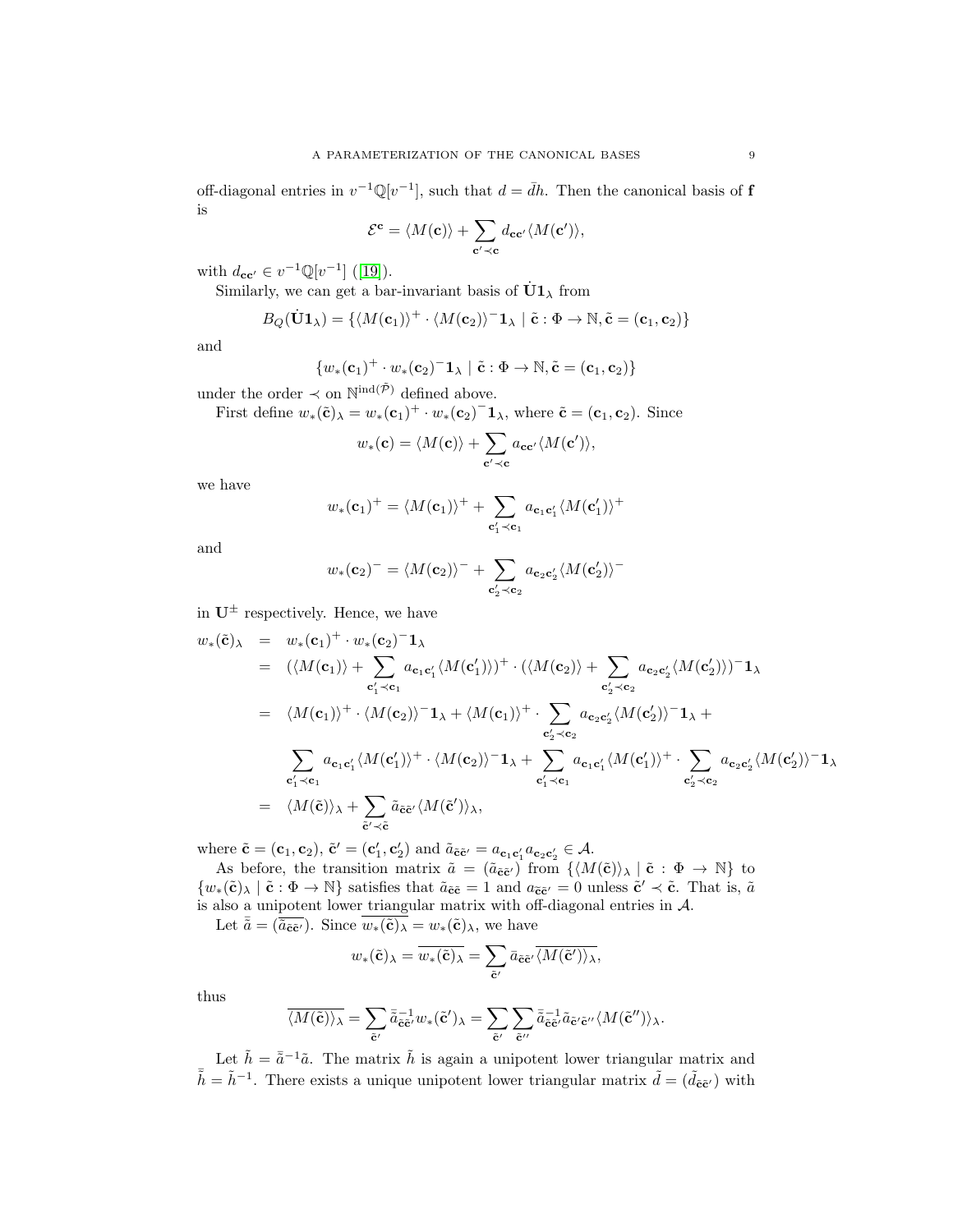off-diagonal entries in  $v^{-1}\mathbb{Q}[v^{-1}]$ , such that  $\tilde{d} = \tilde{d}\tilde{h}$ . Then we get a bar-invariant basis of  $\dot{\text{U}}1_{\lambda}$ 

$$
\mathcal{E}^{\tilde{\mathbf{c}}}_{\lambda} = \langle M(\tilde{\mathbf{c}}) \rangle_{\lambda} + \sum_{\tilde{\mathbf{c}}' \prec \tilde{\mathbf{c}}} \tilde{d}_{\tilde{\mathbf{c}} \tilde{\mathbf{c}}'} \langle M(\tilde{\mathbf{c}}') \rangle_{\lambda},
$$

with  $\tilde{d}_{\tilde{\mathbf{c}}'\tilde{\mathbf{c}}} \in v^{-1}\mathbb{Q}[v^{-1}]$ . We denote this basis by  $\mathcal{B}_Q(\dot{\mathbf{U}}\mathbf{1}_{\lambda})$ .

<span id="page-9-0"></span>**Theorem 3.3.** 
$$
\mathcal{B}_Q(\dot{\mathbf{U}}\mathbf{1}_{\lambda}) = \{ \mathcal{E}_{\lambda}^{\tilde{\mathbf{c}}} \mid \tilde{\mathbf{c}} : \Phi \to \mathbb{N} \} = \{ b^+b'^- \mathbf{1}_{\lambda} \mid b, b' \in \mathbf{B} \}.
$$

We omit the proof of this theorem. The proof of Theorem [3.3](#page-9-0) is simpler than Theorem [4.9](#page-18-0) of affine case, which will be proved in next section.

3.4. A parameterization of the canonical basis of  $\dot{U}1_\lambda$ . Let  $\dot{U}=\bigoplus_{\lambda\in P}\dot{U}1_\lambda$ be the modified quantized enveloping algebra corresponding to the quiver  $\overline{Q}$  and  $\dot{\mathbf{B}}_{\lambda}$  be the canonical basis of  $\dot{\mathbf{U}}\mathbf{1}_{\lambda}$ .

Theorem 3.4. We have a bijection

$$
\Psi_Q:\mathbb{N}^{ind(\tilde{\mathcal{P}})}\rightarrow \dot{\mathbf{B}}_\lambda
$$

given by

$$
\tilde{\mathbf{c}}\mapsto \mathcal{E}^{\mathbf{c}_1}\diamondsuit_{\lambda}\mathcal{E}^{\mathbf{c}_2},
$$

which is the composition of the following two bijections

$$
\begin{array}{ccc}\mathbb{N}^{ind(\tilde{\cal P})}&\to&\mathcal{B}_{Q}(\dot{{\bf U}}{\bf 1}_{\lambda})\\ &\tilde{\textbf{c}}&\mapsto&\mathcal{E}^{\tilde{\textbf{c}}}_{\lambda},\\ \end{array}
$$

and

$$
\begin{array}{ccc}\mathcal{B}_{Q}(\dot{\mathbf{U}}\mathbf{1}_{\lambda})&\to&\dot{\mathbf{B}}_{\lambda}\\b^{+}b'^{-}\mathbf{1}_{\lambda}&\mapsto&b\Diamond_{\lambda}b'.\end{array}
$$

**Proof** The first bijection from  $\mathbb{N}^{\text{ind}(\tilde{\mathcal{P}})}$  to  $\mathcal{B}_{Q}(\dot{\mathbf{U}}1_{\lambda})$  comes from our construction of  $\mathcal{E}_{\lambda}^{\tilde{\mathbf{c}}}$  and the second bijection from  $\mathcal{B}_{Q}(\mathbf{U1}_{\lambda})$  to  $\mathbf{B}_{\lambda}$  comes from formula [\(1\)](#page-4-0). By Theorem [3.3,](#page-9-0)  $\mathcal{E}_{\lambda}^{\tilde{\mathbf{c}}} = \mathcal{E}^{\mathbf{c}_1 +} \mathcal{E}^{\mathbf{c}_2 -} \mathbf{1}_{\lambda}$ . Hence,  $\Psi_Q : \mathbb{N}^{\text{ind}(\tilde{\mathcal{P}})} \to \dot{\mathbf{B}}_{\lambda}$  is a bijection.

 $\Box$ 

## 4. Affine type

<span id="page-9-2"></span>4.1. **PBW-type basis of U<sup>+</sup>.** We first review the construction of the PBW-type basis in [\[2,](#page-20-1) [4,](#page-21-18) [10,](#page-21-1) [23\]](#page-21-19).

<span id="page-9-1"></span>4.1.1. The integral basis arising from the Kronecker quiver. Let  $Q$  be the Kronecker quiver with  $I = \{1, 2\}$  and  $H = \{\rho_1, \rho_2\}$ :

$$
1 \xrightarrow{\rho_1} 2
$$

Let k be a finite field with q elements,  $v = \sqrt{q}$  and  $\Lambda = kQ$  be the path algebra of Q.

The set of dimension vectors of indecomposable Λ-modules is

$$
\Phi^+ = \{(l+1,l),(m,m),(n,n+1) \mid l,m,n \in \mathbb{Z}, l \geq 0, m \geq 1, n \geq 0\}.
$$

The dimension vectors  $(l + 1, l)$  and  $(n, n + 1)$  correspond to preprojective and preinjective indecomposable Λ-modules respectively.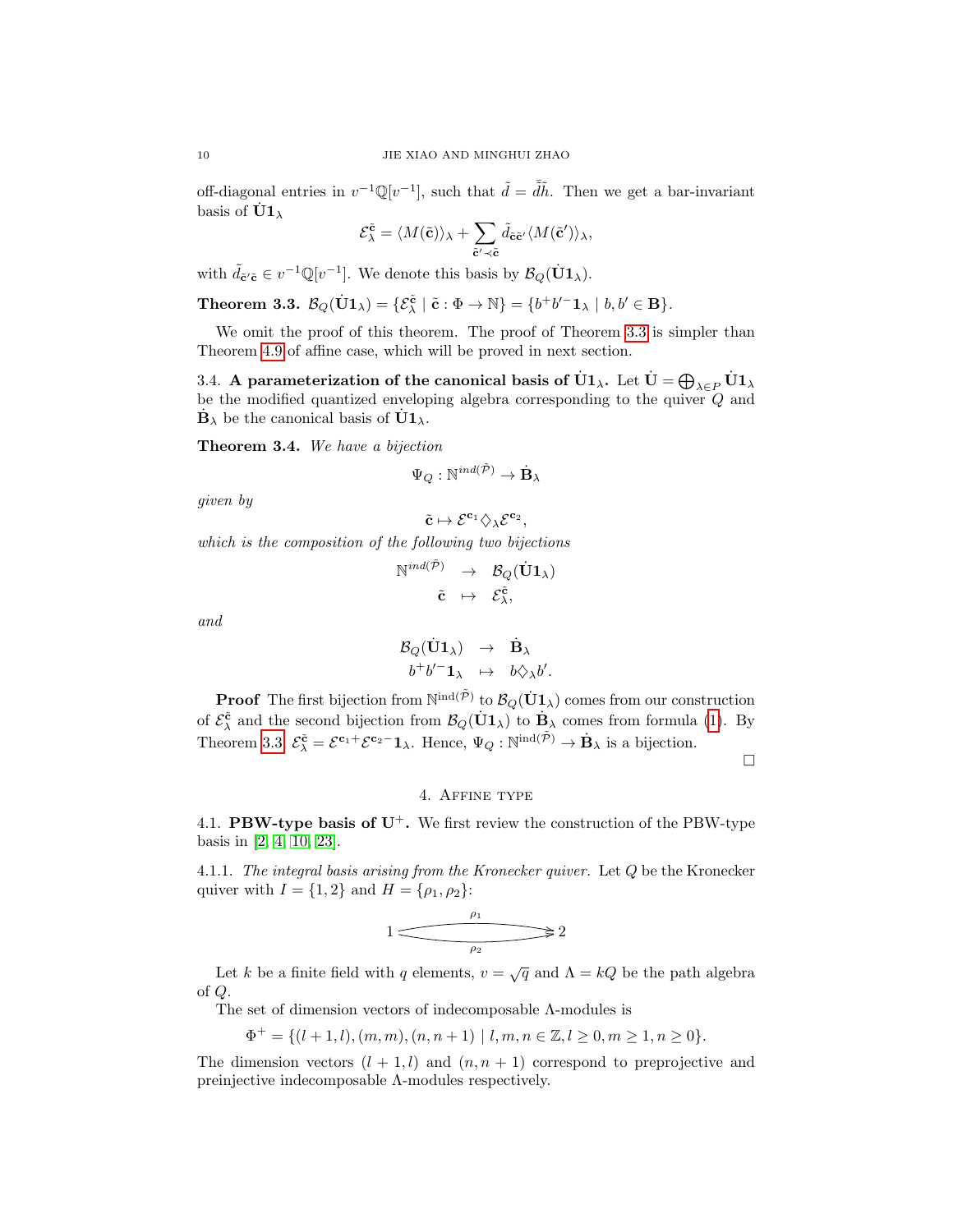Remember that  $\mathcal P$  is the set of isomorphism classes of finite dimensional  $\Lambda$ modules. Denote by  $\mathcal{H}_q$  (resp.  $\mathcal{H}_q^*$ ) the Ringel-Hall (resp. twisted Ringel-Hall) algebra of  $\Lambda$ .

Define

$$
E_{(n+1,n)} = \langle M(n+1,n) \rangle \text{ and } E_{(n,n+1)} = \langle M(n,n+1) \rangle,
$$

where  $M(n+1,n)$  (resp.  $M(n, n+1)$ ) is the corresponding  $\Lambda$ -module of dimension vector  $(n+1, n)$  (resp.  $(n, n+1)$ ) for any  $n \in \mathbb{N}$ . Let  $\delta = (1, 1)$ . For any  $n \ge 1$ , define

$$
\tilde{E}_{n\delta} = E_{(n-1,n)} * E_{(1,0)} - v^{-2} E_{(1,0)} * E_{(n-1,n)}.
$$

Then, define inductively

$$
E_{0\delta} = 1
$$
,  $E_{k\delta} = \frac{1}{[k]} \sum_{s=1}^{k} v^{s-k} \tilde{E}_{s\delta} * E_{(k-s)\delta}$  for all  $k \ge 1$ .

Consider the generic composition algebra  $\mathcal{C}^*$ . Since  $E_{k\delta}$ ,  $E_{(m+1,m)}$  and  $E_{(n,n+1)}$ are defined in each  $\mathcal{H}_q^*$ , they can be regarded as elements in  $\prod_q \mathcal{H}_q^*$ . Note that, these elements also belong to  $\mathcal{C}_{\mathcal{A}}^*$ .

Denote by  $P(m)$  the set of all partitions of m. For any partition

$$
w = (w_1 \ge w_2 \ge \ldots \ge w_t) \in \mathbf{P}(m),
$$

define

$$
E_{w\delta}=E_{w_1\delta}*E_{w_2\delta}*\cdots*E_{w_t\delta}.
$$

**Proposition 4.1.** (cf.  $[2, 10, 23]$  $[2, 10, 23]$  $[2, 10, 23]$ ) The set

 $\{\langle P\rangle * E_{w\delta} * \langle I\rangle\}$ 

is an A-basis of  $\mathcal{C}_{\mathcal{A}}^*$ , where  $P \in \mathcal{P}$  is preprojective,  $w \in \mathbf{P}(m)$ ,  $I \in \mathcal{P}$  is preinjective and  $m \in \mathbb{N}$ .

<span id="page-10-0"></span>4.1.2. The integral basis arising from a tube. Let  $\Delta = \Delta(n)$  be the cyclic quiver whose vertex set is  $\Delta_0 = \mathbb{Z}/n\mathbb{Z} = \{1,2,\ldots,n\}$  and arrow set is  $\Delta_1 = \{i \to i+1 \mid i \in \mathbb{Z}\}$  $\Delta_0$ :



Let k be a finite field with q elements,  $v = \sqrt{q}$  and  $\mathcal{T} = \mathcal{T}(n)$  be the category of finite dimensional nilpotent representations of  $\Delta(n)$  over k. For any  $i \in \Delta_0$ , denote by  $S_i$  the corresponding simple object in  $\mathcal{T}$ . For any  $i \in \Delta_0$  and  $l \in \mathbb{N}$ , denote by  $S_i[l]$  the indecomposable object in  $\mathcal T$  with top  $S_i$  and length l. Note that  $S_i[l]$  is independent of the choice of finite fields. Let  $P$  be the set of isomorphism classes of objects in  $\mathcal T$ . Denote by  $\mathcal H$  (resp.  $\mathcal H^*$ ) the corresponding Ringel-Hall algebra (resp. twisted Ringel-Hall algebra). Since the Hall polynomials always exist in this case, they are regarded as generic forms. Denote by  $\mathcal{C}^*$  the twisted composition subalgebra of  $\mathcal{H}^*$ .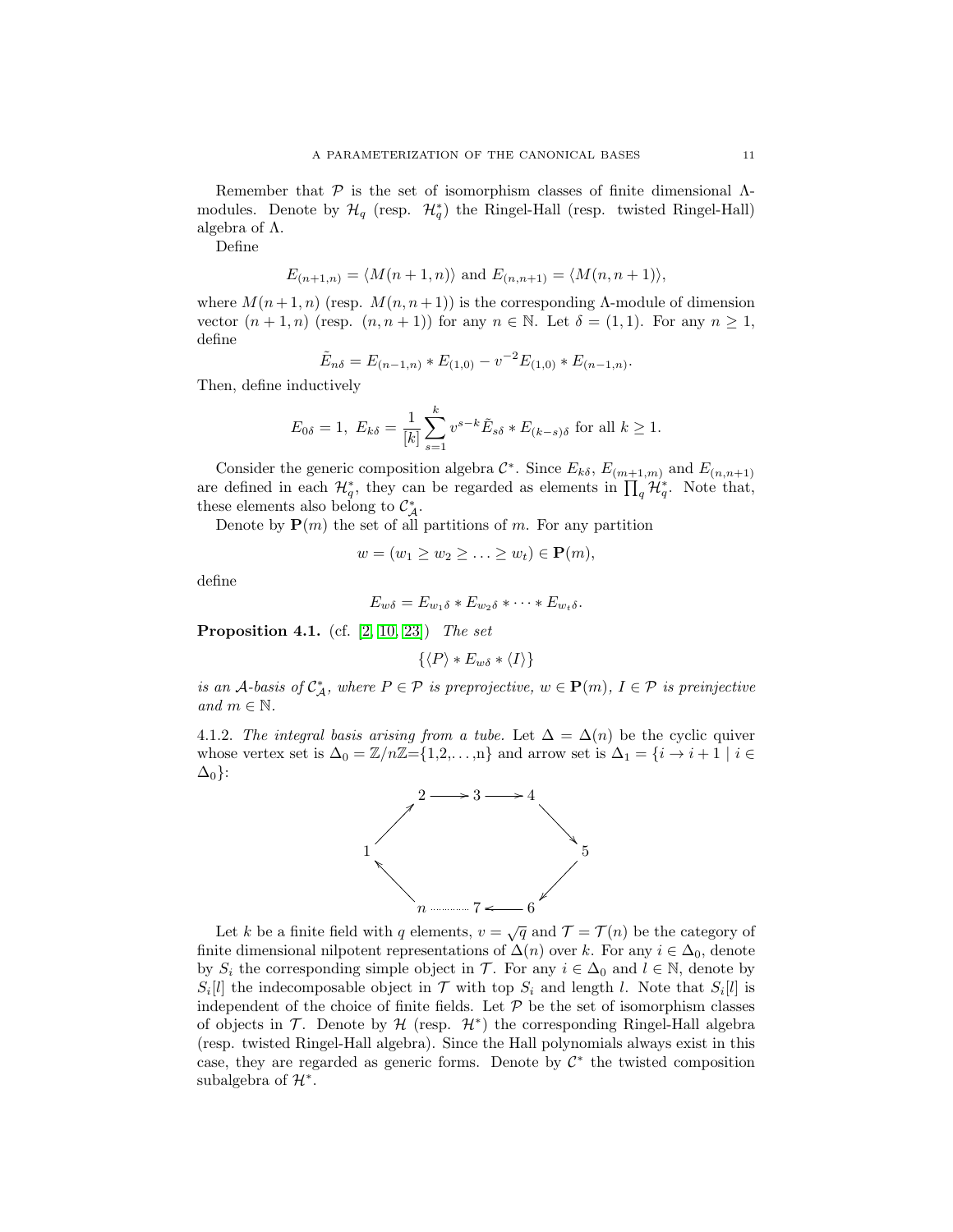Let  $\Pi$  be the set of *n*-tuples of partitions  $\pi = (\pi^{(1)}, \pi^{(2)}, \ldots, \pi^{(n)})$ , where  $\pi^{(i)}$  $(\pi_1^{(i)} \geq \pi_2^{(i)} \geq \cdots)$  is a partition of some non-negative integer. For each  $\pi \in \Pi$ , define an object in  $\mathcal T$ 

$$
M(\pi) = \bigoplus_{i \in \Delta_0, j \ge 1} S_i[\pi_j^{(i)}].
$$

In this way, we obtain a bijection between  $\Pi$  and  $\mathcal{P}$ .

An *n*-tuple  $\pi = (\pi^{(1)}, \pi^{(2)}, \dots, \pi^{(n)})$  of partitions in  $\Pi$  is called aperiodic, if for each  $l \geq 1$  there exists some  $i = i(l) \in \Delta_0$  such that  $\pi_j^{(i)} \neq l$  for all  $j \geq 1$ . Denote by  $\Pi^a$  the set of aperiodic *n*-tuples of partitions. An object M in T is called aperiodic if  $M \simeq M(\pi)$  for some  $\pi \in \Pi^a$ . For any dimension vector  $\alpha \in \mathbb{N}\Delta_0$ , define  $\Pi_{\alpha} = {\lambda \in \Pi | \underline{\dim} M(\lambda) = \alpha}$  and  $\Pi_{\alpha}^a = \Pi^a \cap \Pi_{\alpha}$ .

For any objects M and N in  $\mathcal T$ , there exists a unique (up to isomorphism) extension L of M by N with minimal dimEnd $(L)$ . The extension L is called the generic extension of M by N, which is denoted by  $L = M \diamond N$ .

Let  $\Omega$  be the set of all words on the alphabet  $\Delta_0$ . For each  $w = i_1 i_2 \cdots i_m \in \Omega$ , set  $M(w) = S_{i_1} \diamond S_{i_2} \diamond \cdots \diamond S_{i_m}$ . Then there is a unique  $\mathfrak{p}(w) = \pi \in \Pi$  such that  $M(\pi) \simeq M(w)$ . It has been proved in [\[17\]](#page-21-20) that  $\pi = \mathfrak{p}(w) \in \Pi^a$  and p induces a surjection  $\mathfrak{p}: \Omega \to \Pi^a$ .

For each object M in  $\mathcal T$  and  $s \geq 1$ , denote by sM the direct sum of s copies of M. For any  $w \in \Omega$ , write w in tight form  $w = j_1^{e_1} j_2^{e_2} \cdots j_t^{e_t} \in \Omega$  with  $j_{r-1} \neq j_r$  for all r. Let  $\mu_r$  be the element in  $\Pi$  such that  $M(\mu_r) = e_r S_{j_r}$ . For any  $\lambda \in \Pi_{\sum_{r=1}^t e_r j_r}$ , write  $g_w^{\lambda}$  for the Hall polynomial  $g_{M(\mu_1)}^{M(\lambda)}$  $M(\lambda)$ <br> $M(\mu_1),...,M(\mu_t)$ . A word w is called distinguished if the Hall Polynomial  $g_w^{\mathfrak{p}(w)} = 1$ . For any  $\pi \in \Pi^a$ , there exists a distinguished word  $w_{\pi} = j_1^{e_1} j_2^{e_2} \cdots j_t^{e_t} \in \mathfrak{p}^{-1}(\pi)$  in tight form by [\[4\]](#page-21-18). From now on, fix a distinguished word  $w_{\pi} \in \mathfrak{p}^{-1}(\pi)$  for any  $\pi \in \Pi^a$ . Thus we have a section  $\mathcal{D} = \{w_{\pi} \mid \pi \in \Pi^a\}$  of p over  $\Pi^a$ . D is called a section of distinguished words in [\[4\]](#page-21-18).

For each  $w = j_1^{e_1} j_2^{e_2} \cdots j_t^{e_t} \in \Omega$  in tight form, define in  $\mathcal{C}^*$  a monomial

$$
\mathbf{m}^{(w)}=E_{j_i}^{*e_1}*\cdots* E_{j_t}^{*e_t}.
$$

Then define  $E_{\pi}$  for all  $\pi \in \Pi^a$  inductively by the following relations

$$
E_{\pi} = \mathbf{m}^{(w_{\pi})} \text{ if } \pi \in \Pi_{\alpha}^{a} \text{ is minimal,}
$$

and

$$
E_{\pi} = \mathbf{m}^{(w_{\pi})} - \sum_{\lambda \prec \pi, \lambda \in \Pi_{\alpha}^{a}} v^{d} g_{w_{\pi}}^{\lambda}(v^{2}) E_{\lambda}
$$

where  $\alpha = \sum_{i=1}^{t} e_r j_r$ ,  $d = -\dim M(\pi) + \dim \text{End}M(\pi) + \dim M(\lambda) - \dim \text{End}M(\lambda)$ and  $\lambda \prec \mu \Leftrightarrow \dim \text{Hom}(M, M(\lambda)) \leq \dim \text{Hom}(M, M(\mu))$  for all objects M in T. For any  $\pi \in \Pi^a$ ,  $E_{\pi}$  is contained in  $\mathcal{C}^*$ . We have the following proposition.

**Proposition 4.2.** (cf. [\[4,](#page-21-18) [10\]](#page-21-1)) Let  $\mathcal{D} = \{w_{\pi} \mid \pi \in \Pi^a\}$  be a section of distinguished words. Then both  $\{\mathbf{m}^{(w_{\pi})} \mid \pi \in \Pi^a\}$  and  $\{E_{\pi} \mid \pi \in \Pi^a\}$  are A-bases of  $\mathcal{C}_{\mathcal{A}}^*$ . And the transition matrix between these two bases is a unipotent lower triangular matrix with off-diagonal entries in A.

It has been proved in [\[4\]](#page-21-18) that the basis  $\{E_\pi \mid \pi \in \Pi^a\}$  is independent of the choice of the sections of distinguished words.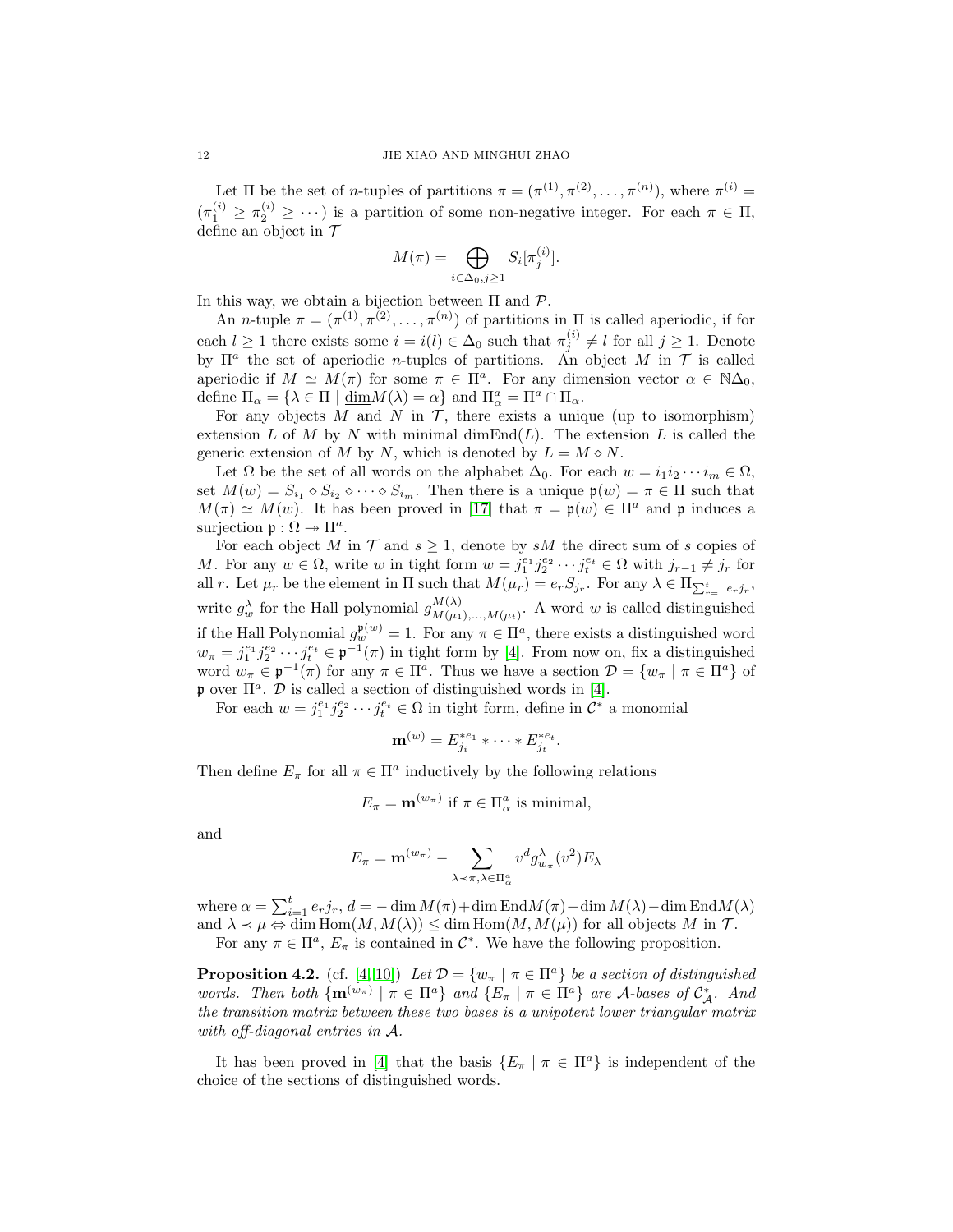<span id="page-12-0"></span>4.1.3. The integral bases arising from preprojective and preinjective components. **EXALCT THE INTEGRAL ORDER IS A FINITE FIGHTER CONFIDENT**  $v = \sqrt{q}$ . Let Q be a connected tame quiver without oriented cycles and  $\Lambda = kQ$  be the corresponding path algebra. Denote by Prep and Prei the sets of isomorphism classes of indecomposable preprojective and preinjective Λ-modules respectively, which are independent of the choice of finite fields. Let  $\mathcal{H}_q$  (resp.  $\mathcal{H}_q^*$ ) be the Ringel-Hall (resp. twisted Ringel-Hall) algebra of Λ.

Since  $Prei$  is representation-directed, we can define a total order on the set

$$
\Phi^+_{Prei} = \{\cdots, \beta_3, \beta_2, \beta_1\}
$$

of all positive real roots appearing in  $Prei$  such that the corresponding  $\Lambda$ -modules

$$
\{\cdots, M(\beta_3), M(\beta_2), M(\beta_1)\}\
$$

satisfy the following conditions

$$
Hom(M(\beta_i), M(\beta_j)) \neq 0 \Rightarrow i \geq j.
$$

Similarly, since *Prep* is representation-directed, we can define a total order on the set

$$
\Phi_{Prep}^+ = \{\alpha_1, \alpha_2, \alpha_3, \cdots\}
$$

of all positive real roots appearing in  $Prep$  such that the corresponding  $\Lambda$ -modules

 $\{M(\alpha_1), M(\alpha_2), M(\alpha_3), \cdots\}$ 

satisfy the following conditions

$$
Hom(M(\alpha_i), M(\alpha_j)) \neq 0 \Rightarrow i \leq j.
$$

Define

$$
\mathbb{N}_f^{Prei} = \{ \mathbf{b} : \Phi_{Prei}^+ \to \mathbb{N} \mid \mathbf{b} \text{ is support-finite} \}.
$$

For any  $\mathbf{b} \in \mathbb{N}^{Prei}_f$ , we can define a preinjective representation

$$
M(\mathbf{b}) = \bigoplus_{\beta_i \in \Phi_{Prei}^+} \mathbf{b}(\beta_i) M(\beta_i)
$$

and any preinjective representation can be written in this form. Define

$$
\mathbb{N}_f^{Prep} = \{\mathbf{a} : \Phi_{Prep}^+ \rightarrow \mathbb{N} \ | \ \mathbf{a} \text{ is support-finite}\}.
$$

For any  $\mathbf{a} \in \mathbb{N}_f^{Prep}$ , we can define a preprojective representation

$$
M(\mathbf{a}) = \bigoplus_{\alpha_i \in \Phi_{Prep}^+} \mathbf{a}(\alpha_i) M(\alpha_i)
$$

and any preprojective representation can be written in this form.

For any three elements  $\mathbf{b}, \mathbf{b}_1, \mathbf{b}_2 \in \mathbb{N}_f^{Prei}$  (resp.  $\mathbf{a}, \mathbf{a}_1, \mathbf{a}_2 \in \mathbb{N}_f^{Prep}$ ), the Hall polynomial  $g_{M(\mathbf{b})}^{M(\mathbf{b})}$  $\frac{M(\mathbf{b})}{M(\mathbf{b}_1)M(\mathbf{b}_2)}$  (resp.  $g\frac{M(\mathbf{a})}{M(\mathbf{a}_1)}$  $\binom{M(\mathbf{a})}{M(\mathbf{a}_1)M(\mathbf{a}_2)}$  always exists.

Consider the generic composition algebra  $\mathcal{C}^*$  of Q. Note that  $\langle M(\mathbf{b})\rangle \in \mathcal{C}^*_{\mathcal{A}}$ (resp.  $\langle M(\mathbf{a}) \rangle \in C^*_{\mathcal{A}}$ ) for any  $\mathbf{b} \in \mathbb{N}_{f}^{Prei}$  (resp.  $\mathbf{a} \in \mathbb{N}_{f}^{Prep}$ ). Denote by  $C^*_{Prei}$ (resp.  $\mathcal{C}^*_{Prep}$ ) the A-submodule of  $\mathcal{C}^*_{\mathcal{A}}$  generated by  $\{ \langle M(\mathbf{b}) \rangle \mid \mathbf{b} \in \mathbb{N}_f^{Prei} \}$  (resp.  $\{ \langle M(\mathbf{a}) \rangle \mid \mathbf{a} \in \mathbb{N}_f^{Prep} \}$ ).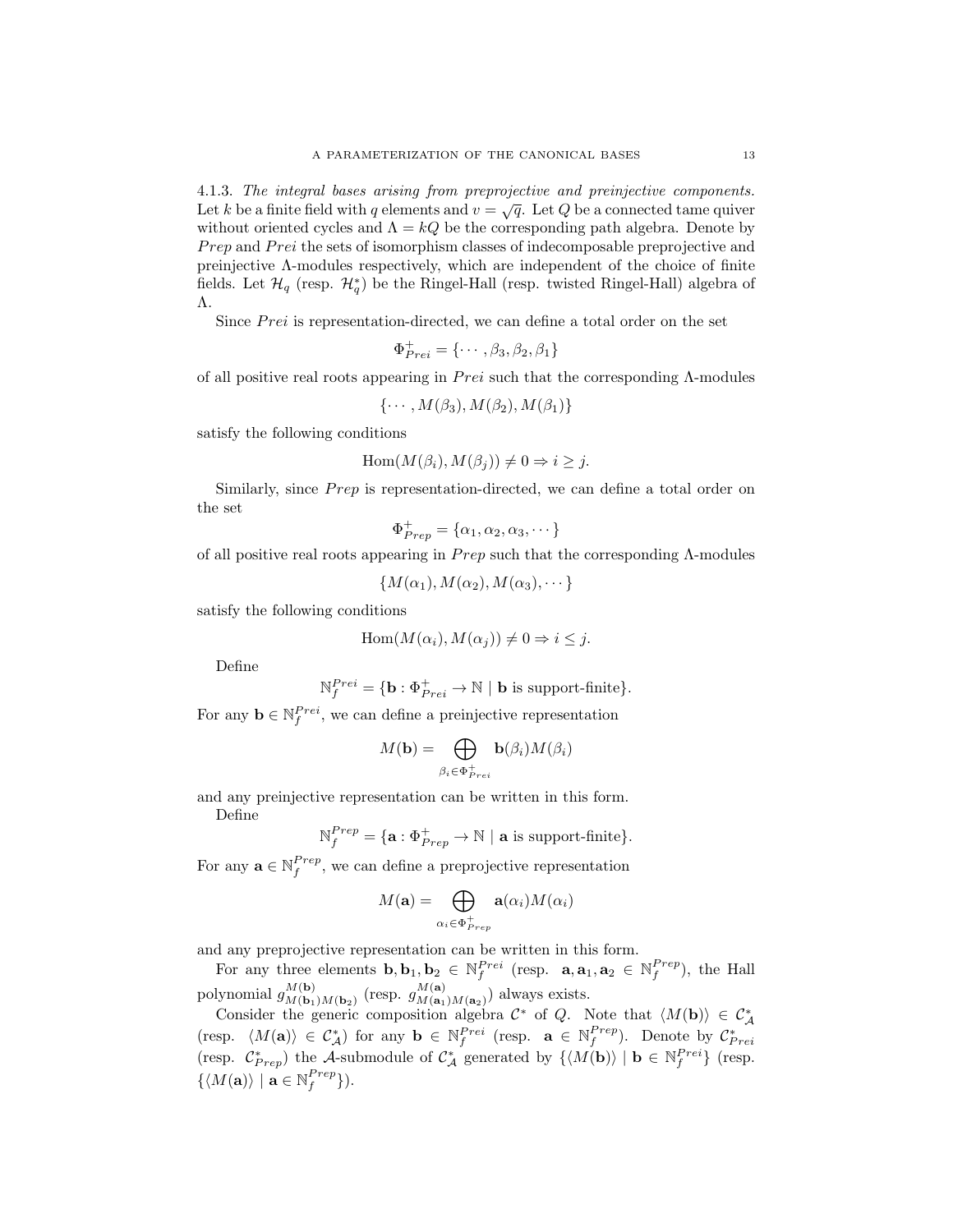**Proposition 4.3.** (cf. [\[10\]](#page-21-1)) The A-submodule  $\mathcal{C}_{Prei}^*$  (resp.  $\mathcal{C}_{Prep}^*$ ) is a subalgebra of  $C_A^*$  and  $\{M(\mathbf{b})\}\,|\,\mathbf{b}\in\mathbb{N}_f^{Prei}\}\$  (resp.  $\{M(\mathbf{a})\}\,|\,\mathbf{a}\in\mathbb{N}_f^{Prep}\}\)$  is an A-basis of  $\mathcal{C}_{Prei}^*$  (resp.  $\mathcal{C}_{Prep}^*$ ).

4.1.4. The integral basis for the generic composition algebra. Let  $k$  also be a finite field with q elements and  $v = \sqrt{q}$ . Let Q be a connected tame quiver without oriented cycles and  $\Lambda = kQ$  be the corresponding path algebra.

First consider the embedding of the category of representations of Kronecker quiver into that of Q.

Let e be a extending vertex of Q and  $P = P(e)$  be the projective cover of simple module  $S_e$ . Let  $\mathfrak{p} = \dim P(e)$  and  $\delta$  be the minimal imaginary root vector. Note that  $\langle \mathfrak{p}, \mathfrak{p} \rangle = 1 = \langle \mathfrak{p}, \delta \rangle$  and there exists a unique indecomposable preprojective module L such that dim  $L = \mathfrak{p} + \delta$ . Moreover,  $\text{Hom}_{\Lambda}(L, P) = 0$  and  $\text{Ext}_{\Lambda}(L, P) = 0$ . Let  $\mathfrak{C}(P, L)$  be the smallest full subcategory of mod- $\Lambda$  which contains P and L and is closed under taking extensions, kernels of epimorphisms and cokernels of monomorphisms. The category  $\mathfrak{C}(P, L)$  is equivalent to the module category of Kronecker quiver K over k. Thus we have an exact embedding  $F : \text{mod-}kK \hookrightarrow$ mod- $\Lambda$ . Note that the embedding F is independent of the choice of finite fields. Hence, this gives rise to a monomorphism of algebras  $F: \mathcal{H}^*(K) \to \mathcal{H}^*(Q)$ . In  $\mathcal{H}^*(K)$ , we have defined  $E_{m\delta_K}$  for any  $m \in \mathbb{N}$ . Define  $E_{m\delta} = F(E_{m\delta_K})$ . Since  $E_{m\delta_K} \in C^*(K)$ ,  $E_{m\delta} \in C^*(Q)$ .

List all non-homogeneous tubes  $\mathcal{T}_1, \mathcal{T}_2, \ldots, \mathcal{T}_s$  in mod- $\Lambda$  (in fact  $s \leq 3$ ). For each  $\mathcal{T}_i$ , let  $r_i$  be the period of  $\mathcal{T}_i$ ,  $\mathcal{C}^*(\mathcal{T}_i)$  be the corresponding generic composition algebra and  $\mathcal{C}^*(\mathcal{T}_i)$  be its integral form as we did in Section [4.1.2.](#page-10-0) For each  $\mathcal{T}_i$ , denote by  $\Pi_i^a$  the set of aperiodic  $r_i$ -tuples of partitions. We have constructed in Section [4.1.2](#page-10-0) the elements  $E_{\pi_i}$  for any  $\pi_i \in \Pi_i^a$  and the set  $\{E_{\pi_i} \mid \pi_i \in \Pi_i^a\}$  is an A-basis of  $C^*(\mathcal{T}_i)_{\mathcal{A}}$ .

Let  $M$  be the set of

$$
\mathbf{c} = (\mathbf{a_c}, \mathbf{b_c}, \pi_{\mathbf{c}}, w_{\mathbf{c}})
$$

where  $\mathbf{a_c} \in \mathbb{N}_f^{Prep}, \mathbf{b_c} \in \mathbb{N}_f^{Prei}, \pi_{\mathbf{c}} = (\pi_{1\mathbf{c}}, \pi_{2\mathbf{c}}, \dots, \pi_{s\mathbf{c}}) \in \Pi_1^a \times \Pi_2^a \times \dots \times \Pi_s^a$  and  $w_{\mathbf{c}} = (w_1 \geq w_2 \geq \cdots \geq w_t)$  is a partition of  $m \in \mathbb{N}$ .

For each  $\mathbf{c} \in \mathcal{M}$ , define

$$
E^{\mathbf{c}} = \langle M(\mathbf{a}_{\mathbf{c}}) \rangle * E_{\pi_{1\mathbf{c}}} * E_{\pi_{2\mathbf{c}}} * \cdots * E_{\pi_{s\mathbf{c}}} * E_{w_{\mathbf{c}}\delta} * \langle M(\mathbf{b}_{\mathbf{c}}) \rangle,
$$

where  $\langle M(\mathbf{a_c})\rangle$  and  $\langle M(\mathbf{b_c})\rangle$  are defined in Section [4.1.3,](#page-12-0)  $E_{\pi_{ic}}$  is defined in Section [4.1.2](#page-10-0) and  $E_{w_c\delta}$  is defined in Section [4.1.1.](#page-9-1)

Note that the set  $\{E^c \mid c \in \mathcal{M}\}\$ is contained in  $\mathcal{C}^*(Q)$ . We have the following proposition.

**Proposition 4.4.** (cf. [\[10\]](#page-21-1)) The set  $\{E^{\mathbf{c}} \mid \mathbf{c} \in \mathcal{M}\}\$ is an A-basis of  $\mathcal{C}^*(Q)_{\mathcal{A}}$ .

From this basis we can get a bar-invariant basis. But it is not the one considered by Lusztig. Hence in [\[10\]](#page-21-1), another PBW-type basis is constructed. Let us review its definition.

There is a bilinear form  $(-, -)$  on  $\mathcal{H}_q^*(\Lambda)$  defined in [\[5\]](#page-21-15). It is also well-defined on  $\mathcal{C}^*(Q)$  which coincides with the one defined by Lusztig in [\[14\]](#page-21-4). Consider the  $\mathbb{Q}(v)$ basis  $\{E^c \mid c \in \mathcal{M}\}\$ . Let  $R(\mathcal{C}^*(Q))$  be the  $\mathbb{Q}(v)$ -subspace of  $\mathcal{C}^*(Q)$  with the basis  ${E_{\pi_{1c}} * E_{\pi_{2c}} * \cdots * E_{\pi_{sc}} * E_{w_c \delta}}$ , where  $\pi_c = (\pi_{1c}, \pi_{2c}, \ldots, \pi_{sc}) \in \Pi_1^a \times \Pi_2^a \times \cdots \times \Pi_s^a$ , and  $w_{\mathbf{c}} = (w_1 \geq w_2 \geq \cdots \geq w_t)$  is a partition.  $R(\mathcal{C}^*(Q))$  is a subalgebra of  $\mathcal{C}^*(Q)$ .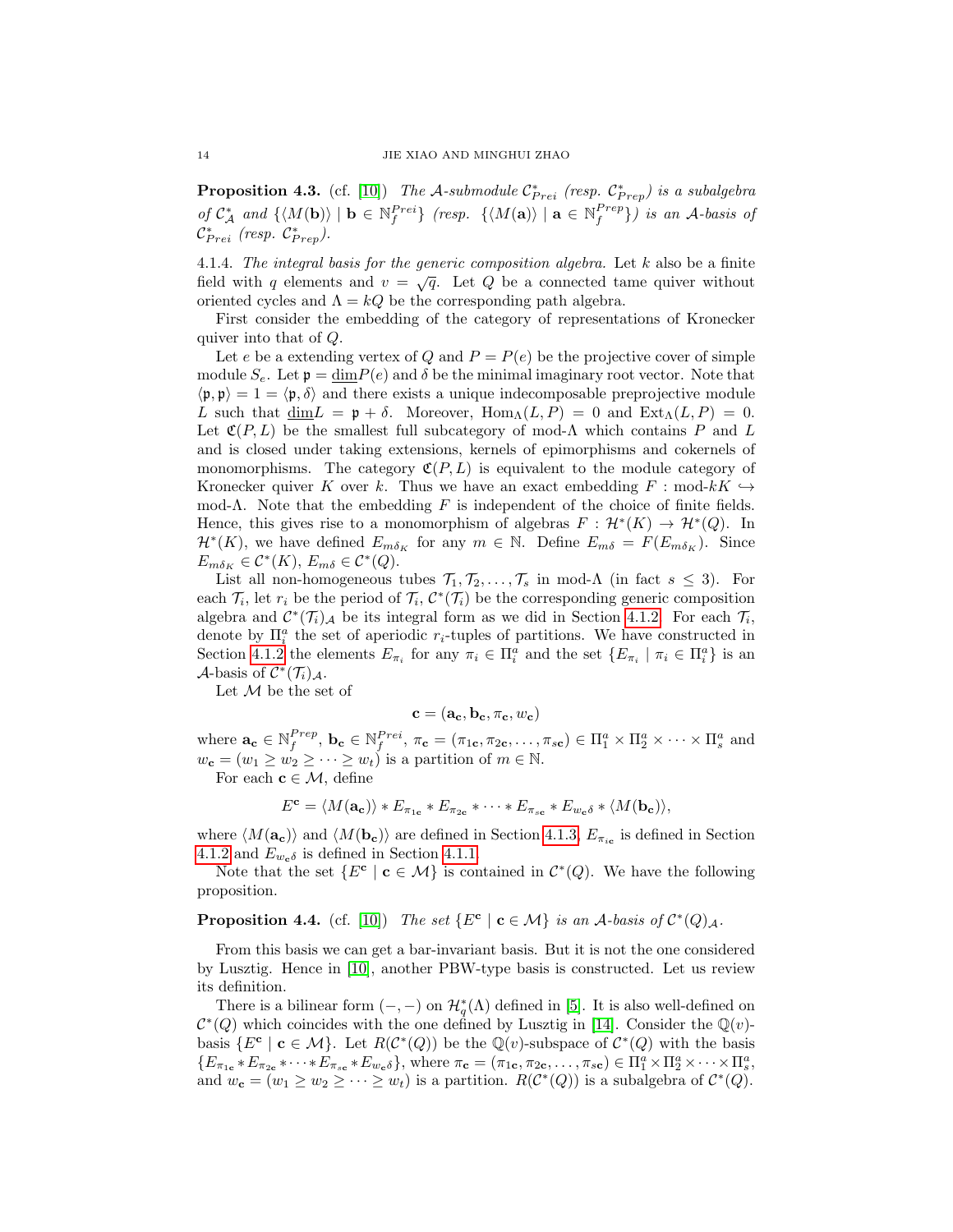Let  $R^a(\mathcal{C}^*(Q))$  be the subalgebra of  $R(\mathcal{C}^*(Q))$  with the basis  $\{E_{\pi_{1c}} * E_{\pi_{2c}} *$  $\cdots * E_{\pi_{sc}} \mid \pi_{\mathbf{c}} = (\pi_{1\mathbf{c}}, \pi_{2\mathbf{c}}, \ldots, \pi_{sc}) \in \Pi_1^a \times \Pi_2^a \times \cdots \times \Pi_s^a$ . For any  $\alpha, \beta \in \mathbb{N}I$ , define  $\alpha \leq \beta$  if  $\beta - \alpha \in \mathbb{N}I$ . If  $\beta < \delta$ ,  $R(\mathcal{C}^*(Q))_{\beta} = R^{\alpha}(\mathcal{C}^*(Q))_{\beta}$ . Define  $\mathcal{F}_{\delta} =$  ${x \mid (x, R^a(C^*(Q))_{\delta}) = 0}.$ 

In [\[10\]](#page-21-1), it is proved that

$$
R(\mathcal{C}^*(Q))_{\delta} = R^a(\mathcal{C}^*(Q))_{\delta} \oplus \mathcal{F}_{\delta}
$$

and dim  $\mathcal{F}_{\delta} = 1$ . By the method of Schmidt orthogonalization, we may set

$$
E'_{\delta} = E_{\delta} - \sum_{M(\pi_{i\mathbf{c}}), \underline{\dim} M(\pi_{i\mathbf{c}}) = \delta, 1 \le i \le s} a_{\pi_{i\mathbf{c}}} E_{\pi_{i\mathbf{c}}}
$$

satisfying  $\mathcal{F}_{\delta} = \mathbb{Q}(v) E'_{\delta}$ .

Now let  $R(\mathcal{C}^*(Q))(1)$  be the subalgebra of  $R(\mathcal{C}^*(Q))$  generated by  $R^a(\mathcal{C}^*(Q))$ and  $\mathcal{F}_{\delta}$ . If  $\beta < 2\delta$ ,  $R(\mathcal{C}^*(Q))(1)_{\beta} = R(\mathcal{C}^*(Q))_{\beta}$ . Define

$$
\mathcal{F}_{2\delta} = \{ x \mid (x, R(\mathcal{C}^*(Q))(1)_{2\delta}) = 0 \}.
$$

Then dim  $\mathcal{F}_{2\delta} = 1$  and  $R(\mathcal{C}^*(Q))_{2\delta} = R(\mathcal{C}^*(Q))(1)_{2\delta} \oplus \mathcal{F}_{2\delta}.$ In general, define

$$
\mathcal{F}_{n\delta} = \{x \mid (x, R(\mathcal{C}^*(Q))(n-1)_{n\delta}) = 0\}.
$$

Let  $R(\mathcal{C}^*(Q))(n)$  be the subalgebra of  $R(\mathcal{C}^*(Q))$  generated by  $R(\mathcal{C}^*(Q))(n-1)$  and  $\mathcal{F}_{n\delta}$ . Then dim  $\mathcal{F}_{n\delta} = 1$  and  $R(\mathcal{C}^*(Q))_{n\delta} = R(\mathcal{C}^*(Q))(n-1)_{n\delta} \oplus \mathcal{F}_{n\delta}$ . Similarly, choose  $E'_{n\delta}$  such that  $E_{n\delta} - E'_{n\delta} \in R(C^*(Q))(n-1)_{n\delta}$  and  $\mathcal{F}_{n\delta} = \mathbb{Q}(v)E'_{n\delta}$  for all  $n \geq 1$ .

Let  $P_{n\delta} = nE'_{n\delta}$ . For a partition  $w = (1^{r_1}2^{r_2} \cdots t^{r_t})$  of  $m \in \mathbb{N}$ , let  $P_{w\delta} =$  $P_{1\delta}^{*r_1} * \cdots * P_{t\delta}^{*r_t}$ . For any  $\mathbf{c} \in \mathcal{M}$ , let  $S_{w_{\mathbf{c}}\delta}$  be the Schur function corresponding to  $P_{w_c\delta}$  and

$$
F^{\mathbf{c}} = \langle M(\mathbf{a}_{\mathbf{c}}) \rangle * E_{\pi_{1\mathbf{c}}} * E_{\pi_{2\mathbf{c}}} * \cdots * E_{\pi_{s\mathbf{c}}} * S_{w_{\mathbf{c}}\delta} * \langle M(\mathbf{b}_{\mathbf{c}}) \rangle.
$$

<span id="page-14-0"></span>**Proposition 4.5.** (cf. [\[10\]](#page-21-1)) The set  $\{F^c \mid c \in \mathcal{M}\}$  is an almost orthonormal  $\mathbb{Q}(v)$ -basis of  $\mathcal{C}^*(Q) \simeq \mathbf{f}$ .

4.2. PBW-type basis of  $\dot{U}1_{\lambda}$ . Let Q be a connected tame quiver without oriented cycles and  $\mathcal{R}(Q)$  be the corresponding root category over some finite field k. Remember that  $\tilde{\mathcal{P}}$  is the set of isomorphism classes of objects in  $\mathcal{R}(Q)$  and  $\text{ind}(\tilde{\mathcal{P}})$  is the set of isomorphism classes of indecomposable objects in  $\mathcal{R}(Q)$ . The set  $\text{ind}(\tilde{\mathcal{P}})$ can be divided into four parts as follow

$$
\mathrm{ind}(\tilde{\mathcal{P}}) = \mathbb{P} \dot{\cup} \mathbb{T} \dot{\cup} T(\mathbb{P}) \dot{\cup} T(\mathbb{T}).
$$

Fix an embedding of mod-kQ into  $\mathcal{R}(Q)$ . Then  $\mathbb{P} = Prep(Q) \dot{\cup} T(Prei(Q))$  and  $\mathbb{T}$  is the set of isomorphism classes of all indecomposable regular representations of Q. T consists of isomorphism classes of indecomposable representations in homogeneous tubes and non-homogeneous tubes  $\mathcal{T}_1, \mathcal{T}_2, \cdots, \mathcal{T}_s$  appearing in mod-kQ.

Let  $\mathcal M$  be the set of

$$
\tilde{\mathbf{c}} = (\mathbf{d}_{\tilde{\mathbf{c}}}, \pi_{\tilde{\mathbf{c}}}, w_{\tilde{\mathbf{c}}}, \mathbf{d}_{\tilde{\mathbf{c}}}^\prime, \pi_{\tilde{\mathbf{c}}}^\prime, w_{\tilde{\mathbf{c}}}^\prime)
$$

where

$$
\mathbf{d}_{\tilde{\mathbf{c}}} \in \mathbb{N}_{f}^{\mathbb{P}}, \quad \mathbf{d}_{\tilde{\mathbf{c}}}^{\prime} \in \mathbb{N}_{f}^{T(\mathbb{P})},
$$

$$
\pi_{\tilde{\mathbf{c}}} = (\pi_{1\tilde{\mathbf{c}}}, \pi_{2\tilde{\mathbf{c}}}, \dots, \pi_{s\tilde{\mathbf{c}}}) \in \Pi_1^a \times \Pi_2^a \times \dots \times \Pi_s^a, \pi'_{\tilde{\mathbf{c}}} = (\pi'_{1\tilde{\mathbf{c}}}, \pi'_{2\tilde{\mathbf{c}}}, \dots, \pi'_{s\tilde{\mathbf{c}}}) \in \Pi_1^a \times \Pi_2^a \times \dots \times \Pi_s^a,
$$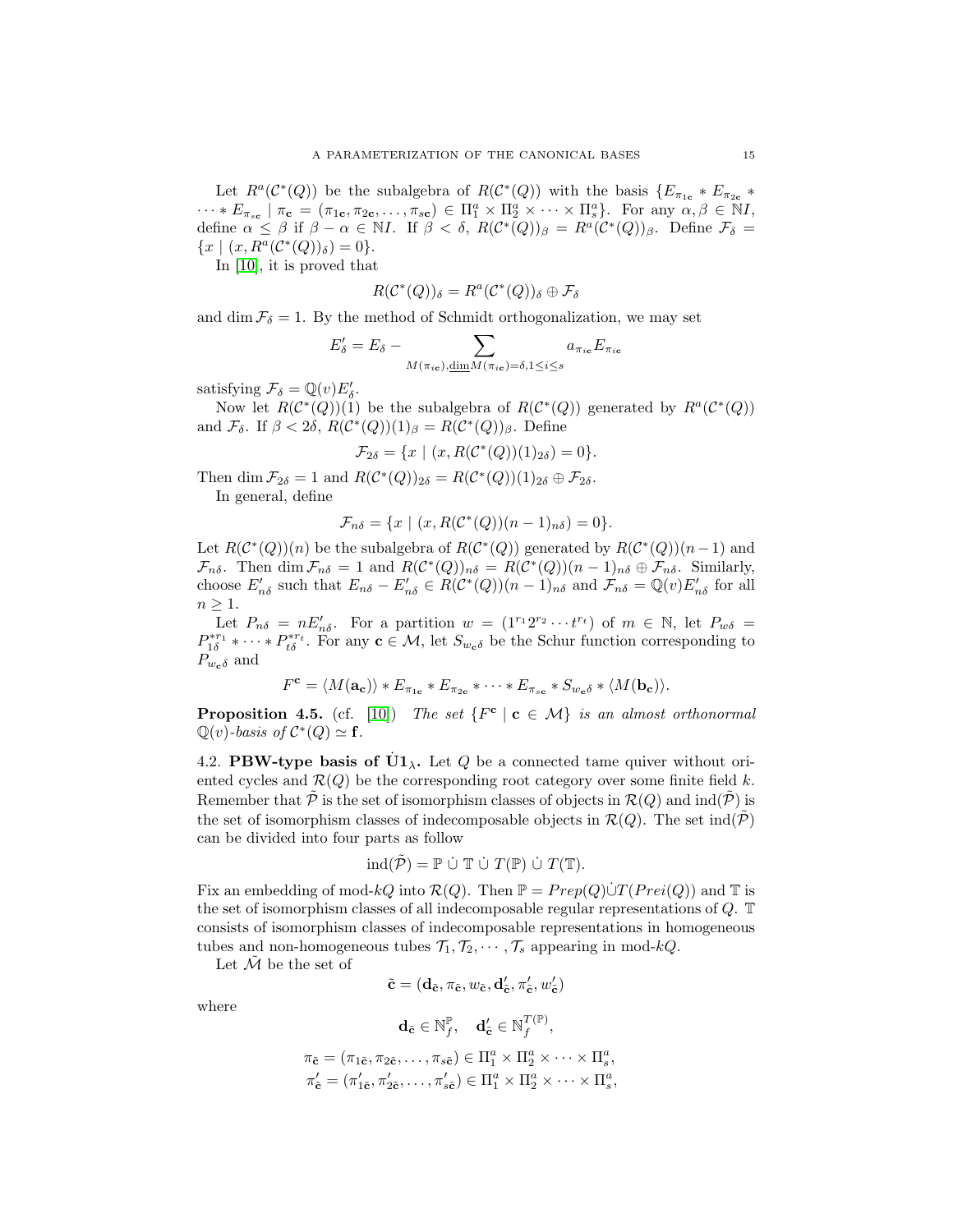and

$$
w_{\tilde{\mathbf{c}}} = (w_1 \ge w_2 \ge \cdots \ge w_t),
$$
  

$$
w_{\tilde{\mathbf{c}}} = (w_1' \ge w_2' \ge \cdots \ge w_{t'}'),
$$

are partitions of  $m \in \mathbb{N}$  and  $m' \in \mathbb{N}$  respectively.  $\mathbb{N}_{f}^{\mathbb{P}}$  is the set of all supportfinite functions  $\mathbf{d} : \mathbb{P} \to \mathbb{N}$  and  $\mathbb{N}_{f}^{T(\mathbb{P})}$  $f_f^{I(F)}$  is the set of all support-finite functions  $\mathbf{d}: T(\mathbb{P}) \to \mathbb{N}$ . Note that  $\pi_{\tilde{\mathbf{c}}} = (\pi_{1\tilde{\mathbf{c}}}, \pi_{2\tilde{\mathbf{c}}}, \ldots, \pi_{s\tilde{\mathbf{c}}})$  and  $w_{\tilde{\mathbf{c}}} = (w_1 \geq w_2 \geq \cdots \geq w_t)$ , defined in Section [4.1,](#page-9-2) come from the set  $\mathbb{T}$ , while  $\pi'_{\tilde{c}} = (\pi'_{1\tilde{c}}, \pi'_{2\tilde{c}}, \ldots, \pi'_{s\tilde{c}})$  and  $w_{\mathbf{c}}' = (w_1' \geq w_2' \geq \cdots \geq w_{t'}')$ , defined in Section [4.1,](#page-9-2) come from the set  $T(\mathbb{T})$ .

Note that the category  $\mathcal{R}(Q)$ , so the set  $\tilde{\mathcal{M}}$ , depends only on the underlying graph of Q. If Q' is another quiver such that  $D^{b}(kQ) \simeq D^{b}(kQ')$ , they give the same set  $\mathcal{M}$ .

Given any symmetric generalized Cartan matrix  $A = (a_{ij})_{n \times n}$  of affine type, consider a quiver  $Q$ , the quantum enveloping algebra  $U$  and the modified quantized enveloping algebra  **corresponding to**  $A$ **.** 

Remember that mod- $kQ$  can be embedding into  $\mathcal{R}(Q)$  as a full subcategory and

$$
ind(\tilde{\mathcal{P}}) = ind(\mathcal{P})\dot{\cup} ind(T(\mathcal{P})).
$$

For any  $\tilde{\mathbf{c}} = (\mathbf{d}_{\tilde{\mathbf{c}}}, \pi_{\tilde{\mathbf{c}}}, w_{\tilde{\mathbf{c}}}, \mathbf{d}'_{\tilde{\mathbf{c}}}, \pi'_{\tilde{\mathbf{c}}}, w'_{\tilde{\mathbf{c}}}) \in \tilde{\mathcal{M}}$ , let  $\mathbf{d}_1 = \mathbf{d}_{\tilde{\mathbf{c}}}|_{T(Prei(Q))}$  and  $\mathbf{d}_2 =$  $d_{\tilde{\mathbf{c}}}|_{Prep(Q)}$ , which is denoted by  $\mathbf{d}_{\tilde{\mathbf{c}}} = (\mathbf{d}_1, \mathbf{d}_2)$ . Also, let  $\mathbf{d}'_1 = \mathbf{d}'_{\tilde{\mathbf{c}}}|_{Prei(Q)}$  and  $\mathbf{d}'_2 = \hat{\mathbf{d}}'_{\mathbf{c}}|_{T(Prep(Q))}$ , which is denoted by  $\mathbf{d}'_{\mathbf{c}} = (\mathbf{d}'_1, \mathbf{d}'_2)$ . Then  $\mathbf{c}_1 = (\mathbf{d}_2, \pi_{\mathbf{c}}, \omega_{\mathbf{c}}, \mathbf{d}'_1)$ and  $\mathbf{c}_2 = (\mathbf{d}'_2, \pi'_{\tilde{\mathbf{c}}}, w'_{\tilde{\mathbf{c}}}, \mathbf{d}_1)$  can be regarded as elements in M and this is denoted by  $\tilde{\mathbf{c}} = (\mathbf{c}_1, \mathbf{c}_2).$ 

Since we always identify  $\mathcal{C}^*(Q)$  with f, the elements in the following set

$$
\{F^{\tilde{\mathbf{c}}}_{\lambda} = \langle M(\mathbf{d}_1) \rangle^{-} \langle M(\mathbf{d}_2) \rangle^{+} E^{+}_{\pi_{1\tilde{\mathbf{c}}}} E^{+}_{\pi_{2\tilde{\mathbf{c}}}} \cdots E^{+}_{\pi_{s\tilde{\mathbf{c}}}} S^{+}_{w_{\tilde{\mathbf{c}}}} \langle M(\mathbf{d}'_1) \rangle^{+} \langle M(\mathbf{d}'_2) \rangle^{-} E^{-}_{\pi'_{1\tilde{\mathbf{c}}}} E^{-}_{\pi'_{2\tilde{\mathbf{c}}}} \cdots E^{-}_{\pi'_{s\tilde{\mathbf{c}}}} S^{-}_{w'_{\tilde{\mathbf{c}}}} \mathbf{1}_{\lambda} \}
$$

can be regarded as elements in  $\dot{\mathbf{U}}\mathbf{1}_{\lambda}$ . Denote by  $B_Q(\dot{\mathbf{U}}\mathbf{1}_{\lambda})$  the set  $\{F_{\lambda}^{\tilde{\mathbf{c}}} \mid \tilde{\mathbf{c}} \in \tilde{\mathcal{M}}\}$ .

We also consider the following subset of  $\dot{{\bf U}} {\bf 1}_{\lambda}$ 

$$
\{F_{\lambda}^{\prime \tilde{\mathbf{c}}}=F^{\mathbf{c}_1+}\cdot F^{\mathbf{c}_2-}\mathbf{1}_{\lambda}\mid \tilde{\mathbf{c}}=(\mathbf{c}_1,\mathbf{c}_2), \tilde{\mathbf{c}}\in \tilde{\mathcal{M}}\}.
$$

This set is denoted by  $B'_Q(\dot{U}1_\lambda)$ .

<span id="page-15-0"></span>**Lemma 4.6.** The set  $B_Q'(\dot{\mathbf{U}}1_\lambda)$  is a  $\mathbb{Q}(v)$ -basis of  $\dot{\mathbf{U}}1_\lambda$ .

**Proof** By Proposition [4.5,](#page-14-0)  $\{F^c \mid c \in \mathcal{M}\}\$ is a basis of **f**. Remember that  $\dot{\mathbf{U}}$  is a free  $f \otimes f^{\text{opp}}$ -module with basis  $(1_\lambda)_{\lambda \in P}$  ([\[14\]](#page-21-4), 23.2.1). So the set

$$
\{F^{\mathbf{c}_1 +} \cdot F^{\mathbf{c}_2 -} \mathbf{1}_{\lambda} \mid \mathbf{c}_1 \in \mathcal{M}, \mathbf{c}_2 \in \mathcal{M}\}
$$

is a  $\mathbb{Q}(v)$ -basis of  $\dot{\mathbf{U}}\mathbf{1}_{\lambda}$ . By  $\tilde{\mathbf{c}} = (\mathbf{c}_1, \mathbf{c}_2)$ , the set  $\{F'^{\tilde{\mathbf{c}}}_{\lambda} \mid \tilde{\mathbf{c}} \in \tilde{\mathcal{M}}\}$  is a  $\mathbb{Q}(v)$ -basis of  $\dot{\textbf U} \textbf{1}_{\lambda}$ .

 $\Box$ For any  $\tilde{\mathbf{c}} = (\mathbf{c}_1, \mathbf{c}_2), \tilde{\mathbf{c}}' = (\mathbf{c}'_1, \mathbf{c}'_2) \in \tilde{\mathcal{M}}$ , if  $\text{tr}|F^{\mathbf{c}_1}| \neq \text{tr}|F^{\mathbf{c}'_1}|$  or  $\text{tr}|F^{\mathbf{c}_2}| \neq \text{tr}|F^{\mathbf{c}'_2}|$ , we define  $\tilde{\mathbf{c}} < \tilde{\mathbf{c}}'$  if and only if  $\text{tr}|F^{\mathbf{c}_1}| \leq \text{tr}|F^{\mathbf{c}'_1}|$  and  $\text{tr}|F^{\mathbf{c}_2}| \leq \text{tr}|F^{\mathbf{c}'_2}|$ ; if  $\text{tr}|F^{\mathbf{c}_1}| =$  $\mathrm{tr}|F^{\mathbf{c}'_1}|$  and  $\mathrm{tr}|F^{\mathbf{c}_2}| = \mathrm{tr}|F^{\mathbf{c}'_2}|$ , we define  $\tilde{\mathbf{c}} < \tilde{\mathbf{c}}'$  if and only if  $\mathbf{c}_1 \preceq \mathbf{c}'_1$  and  $\mathbf{c}_2 \preceq \mathbf{c}'_2$ but  $\tilde{\mathbf{c}} \neq \tilde{\mathbf{c}}'$ , where  $\prec$  is the order on the set M defined in [\[10\]](#page-21-1).

<span id="page-15-1"></span>**Lemma 4.7.** The transition matrix from  $B_Q(\dot{\mathbf{U}}1_\lambda)$  to  $B_Q'(\dot{\mathbf{U}}1_\lambda)$  under the order < defined above is an invertible lower triangular matrix, whose diagonal entries are powers of v and off-diagonal entries belong to A.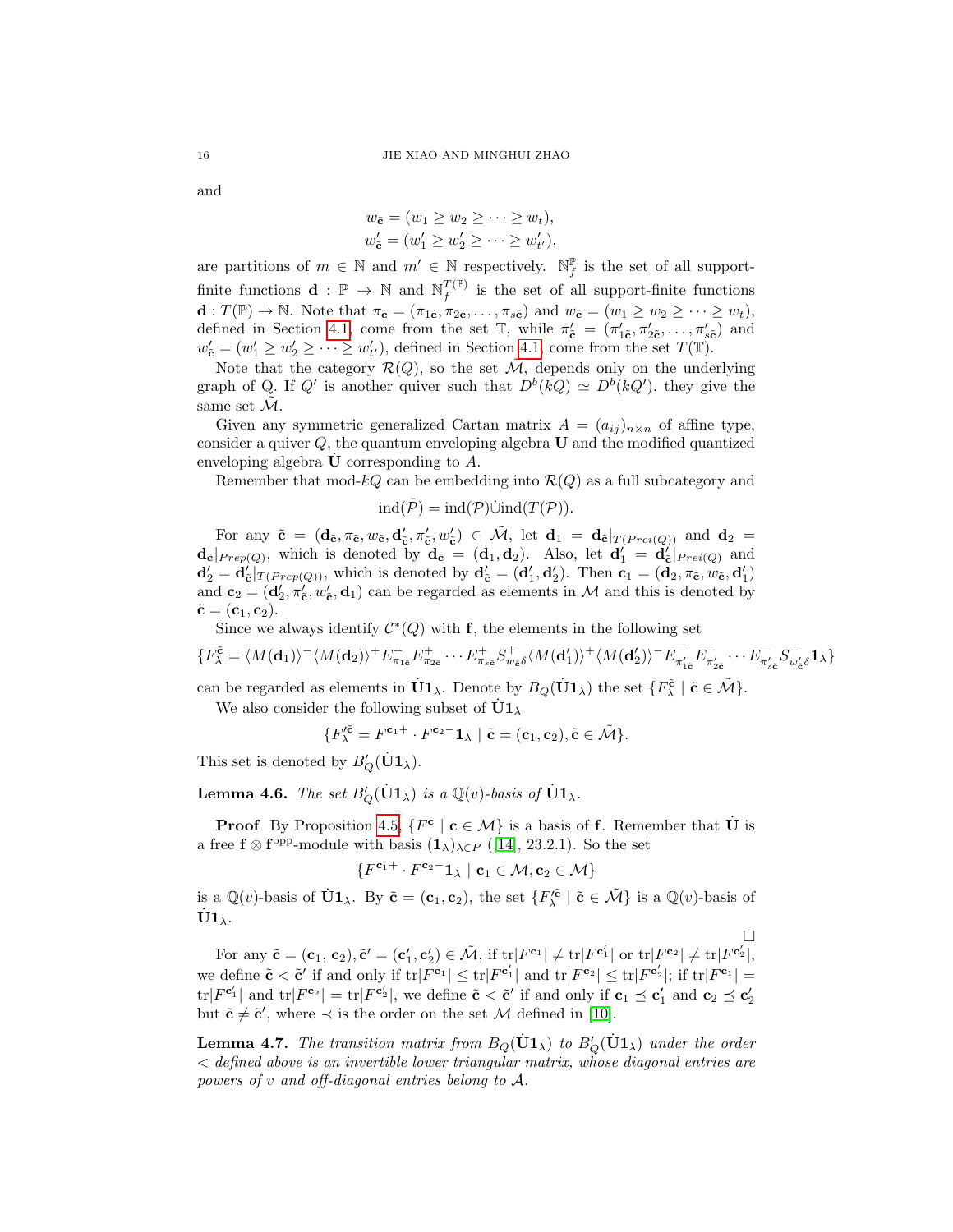**Proof** For any  $x, y \in \mathbf{f}$  homogeneous, write

$$
(r \otimes 1)r(x) = \sum x_1 \otimes x_2 \otimes x_3
$$

with  $x_k \in \mathbf{f}$  homogeneous and

$$
(\bar{r}\otimes 1)\bar{r}(y)=\sum y_1\otimes y_2\otimes y_3
$$

with  $y_k \in \mathbf{f}$  homogeneous, where  $r : \mathbf{f} \to \mathbf{f} \otimes \mathbf{f}$  is defined by  $r(\theta_i) = \theta_i \otimes 1 + 1 \otimes \theta_i$ and  $\bar{r}(x) = \overline{r(\bar{x})}$ . By Proposition 3.1.7 in [\[14\]](#page-21-4), the following equality holds in U:

$$
x^- y^+ = \sum (-1)^{\operatorname{tr} |x_1| - \operatorname{tr} |x_3|} v^{-\operatorname{tr} |x_1| + \operatorname{tr} |x_3|} (x_1, y_1) K_{|x_1|} y_2^+ x_2^- \{x_3, y_3\} K_{-|x_3|},
$$

where  $\{x,y\} = \overline{(\bar{x}, \bar{y})}$ . Since  $\text{tr}|x_2| \leq \text{tr}|x|$  and  $\text{tr}|x_2| = \text{tr}|x|$  if and only if  $x_1 =$  $x_3 = 1$ ,  $\text{tr}|y_2| \le \text{tr}|y|$  and  $\text{tr}|y_2| = \text{tr}|y|$  if and only if  $y_1 = y_3 = 1$ , we have

$$
x^{-}y^{+}\mathbf{1}_{\lambda} \equiv y^{+}x^{-}\mathbf{1}_{\lambda} \mod P(\mathrm{tr}|x| - 1, \mathrm{tr}|y| - 1).
$$

Let  $\tilde{\mathbf{c}} = (\mathbf{c}_1, \mathbf{c}_2)$ . We have

$$
F^{\tilde{\mathbf{c}}}_{\lambda} = \langle M(\mathbf{d}_{1}) \rangle^{-} \langle M(\mathbf{d}_{2}) \rangle^{+} E^{+}_{\pi_{1\tilde{\mathbf{c}}}} E^{+}_{\pi_{2\tilde{\mathbf{c}}}} \cdots E^{+}_{\pi_{s\tilde{\mathbf{c}}}} S^{+}_{w_{\tilde{\mathbf{c}}}} \langle M(\mathbf{b}'_{1}) \rangle^{+} \langle M(\mathbf{d}'_{2}) \rangle^{-} E^{-}_{\pi'_{1\tilde{\mathbf{c}}}} E^{-}_{\pi'_{2\tilde{\mathbf{c}}}} \cdots E^{-}_{\pi'_{s\tilde{\mathbf{c}}}} S^{-}_{w'_{\tilde{\mathbf{c}}}} \mathbf{1}_{\lambda}
$$
  
\n
$$
= \langle M(\mathbf{d}_{1}) \rangle^{-} F^{\mathbf{c}_{1}+} \langle M(\mathbf{d}'_{2}) \rangle^{-} E^{-}_{\pi'_{1\tilde{\mathbf{c}}}} E^{-}_{\pi'_{2\tilde{\mathbf{c}}}} \cdots E^{-}_{\pi'_{s\tilde{\mathbf{c}}}} S^{-}_{w'_{\tilde{\mathbf{c}}}} \mathbf{1}_{\lambda}
$$
  
\n
$$
= F^{\mathbf{c}_{1}+} \langle M(\mathbf{d}_{1}) \rangle^{-} \langle M(\mathbf{d}'_{2}) \rangle^{-} E^{-}_{\pi'_{1\tilde{\mathbf{c}}}} E^{-}_{\pi'_{2\tilde{\mathbf{c}}}} \cdots E^{-}_{\pi'_{s\tilde{\mathbf{c}}}} S^{-}_{w'_{\tilde{\mathbf{c}}}} \mathbf{1}_{\lambda} \mod P(m, n)
$$

where

$$
m = \text{tr}|F^{\mathbf{c}_1}|
$$

and

$$
n = \text{tr}|\langle M(\mathbf{d}_1)\rangle * \langle M(\mathbf{d}'_2)\rangle * E_{\pi'_{1\bar{\mathbf{c}}}} * E_{\pi'_{2\bar{\mathbf{c}}}} * \cdots * E_{\pi'_{s\bar{\mathbf{c}}}} * S_{w'_{\bar{\mathbf{c}}}}\delta| = \text{tr}|F^{\mathbf{c}_2}|.
$$

Hence

$$
F^{\tilde{\mathbf{c}}}_{\lambda}=F^{\mathbf{c}_1+}\langle M(\mathbf{d}_1)\rangle^-\langle M(\mathbf{d}'_2)\rangle^-E_{\pi'_{1\tilde{\mathbf{c}}}}^-E_{\pi'_{2\tilde{\mathbf{c}}}}^-\cdots E_{\pi'_{s\tilde{\mathbf{c}}}}^-S_{w'_{\tilde{\mathbf{c}}}\delta}^-{\mathbf{1}}_{\lambda}+\sum_{\tilde{\mathbf{c}}'\leq \tilde{\mathbf{c}}}\tilde{e}_{\tilde{\mathbf{c}}\tilde{\mathbf{c}}'}F^{\prime\tilde{\mathbf{c}}'}_{\lambda}
$$

for some  $\tilde{e}_{\tilde{\mathbf{c}}\tilde{\mathbf{c}}'}\in\mathcal{A}.$ 

From the definition of the order  $\prec$  on  $\mathcal{M}$ ,

$$
F^{\mathbf{c}_1 +} \langle M(\mathbf{d}_1) \rangle^{-} \langle M(\mathbf{d}'_2) \rangle^{-} E_{\pi'_{1\tilde{\mathbf{c}}}}^{-} E_{\pi'_{2\tilde{\mathbf{c}}}}^{-} \cdots E_{\pi'_{s\tilde{\mathbf{c}}}}^{-} S_{w'_{\tilde{\mathbf{c}}}\delta}^{-} \mathbf{1}_{\lambda}
$$
  
\n
$$
= v^f F^{\mathbf{c}_1 +} \left( \langle M(\mathbf{d}'_2) \rangle^{-} E_{\pi'_{1\tilde{\mathbf{c}}}}^{-} E_{\pi'_{2\tilde{\mathbf{c}}}}^{-} \cdots E_{\pi'_{s\tilde{\mathbf{c}}}}^{-} S_{w'_{\tilde{\mathbf{c}}}\delta}^{-} \langle M(\mathbf{d}_1) \rangle^{-} + \sum_{\mathbf{c}''_2 \prec \mathbf{c}_2} e_{\mathbf{c}_2 \mathbf{c}''_2} F^{\mathbf{c}''_2} \right) \mathbf{1}_{\lambda}
$$
  
\n
$$
= v^f F^{\mathbf{c}_1 +} \left( F^{\mathbf{c}_2 -} + \sum_{\mathbf{c}''_2 \prec \mathbf{c}_2} e_{\mathbf{c}_2 \mathbf{c}''_2} F^{\mathbf{c}''_2} \right) \mathbf{1}_{\lambda}
$$
  
\n
$$
= v^f F^{\mathbf{c}_1 +} F^{\mathbf{c}_2 -} \mathbf{1}_{\lambda} + \sum_{\mathbf{c}''_2 \prec \mathbf{c}_2} v^f e_{\mathbf{c}_2 \mathbf{c}''_2} F^{\mathbf{c}_1 +} F^{\mathbf{c}''_2 -} \mathbf{1}_{\lambda}
$$
  
\n
$$
= v^f F^{\prime \tilde{\mathbf{c}}}_{\lambda} + \sum_{\mathbf{c}''_2 \prec \mathbf{c}_2} v^f e_{\mathbf{c}_2 \mathbf{c}''_2} F^{\mathbf{c}_1 +} F^{\mathbf{c}''_2 -} \mathbf{1}_{\lambda}
$$
  
\n
$$
= v^f F^{\prime \tilde{\mathbf{c}}}_{\lambda} + \sum_{\tilde{\mathbf{c}}'' \prec \tilde{\mathbf{c}}_2} \tilde{e}_{\tilde{\mathbf{c}}} F^{\prime \tilde{\
$$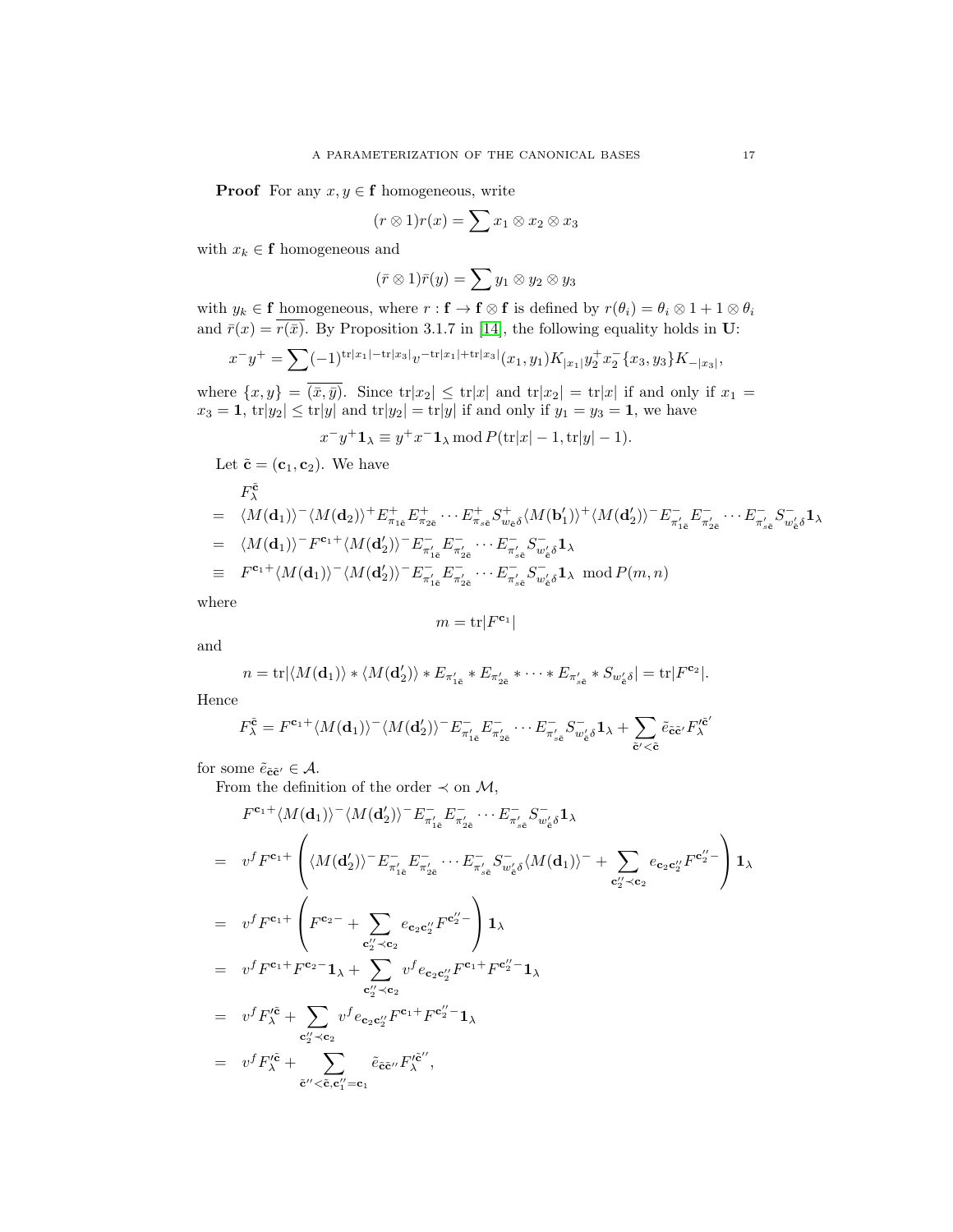where  $\tilde{\mathbf{c}}'' = (\mathbf{c}_1'', \mathbf{c}_2''), f = (|\langle M(\mathbf{d}_1) \rangle|, |\langle M(\mathbf{d}_2') \rangle * E_{\pi'_{1\tilde{\mathbf{c}}}} * E_{\pi'_{2\tilde{\mathbf{c}}}} * \cdots * E_{\pi'_{s\tilde{\mathbf{c}}}} * S_{w'_{\tilde{\mathbf{c}}}} \rangle]$  and  $\tilde{e}_{\tilde{\mathbf{c}}\tilde{\mathbf{c}}''}=v^f e_{\mathbf{c}_2\mathbf{c}_2''}.$ Hence

> $F^{\bf \tilde{c}}_\lambda = v^f F'^{\bf \tilde{c}}_\lambda + \sum$  $\tilde{\mathbf{c}}'$ < $\tilde{\mathbf{c}}$  $\tilde e_{\bf \tilde c \bf \tilde c'} F'^{\bf \tilde c'}_{\lambda}$ ν $\frac{1}{\lambda}$ ,

where  $\tilde{e}_{\tilde{\mathbf{c}}\tilde{\mathbf{c}}'} \in \mathcal{A}$ .

The proof is finished.

Then, we have the following proposition.

**Proposition 4.8.** The set  $B_Q(\dot{\mathbf{U}}1_\lambda) = \{F_\lambda^{\tilde{\mathbf{c}}} \mid \tilde{\mathbf{c}} \in \tilde{\mathcal{M}}\}$  is a  $\mathbb{Q}(v)$ -basis of  $\dot{\mathbf{U}}1_\lambda$ .

**Proof** By Lemma [4.6,](#page-15-0)  $\{F_{\lambda}^{\prime\tilde{\mathbf{c}}}\mid \tilde{\mathbf{c}} \in \tilde{\mathcal{M}}\}$  is a  $\mathbb{Q}(v)$ -basis of  $\dot{\mathbf{U}}\mathbf{1}_{\lambda}$ . By Lemma [4.7,](#page-15-1) the transition matrix from  $B_Q(\dot{U}1_A)$  to  $B_Q'(\dot{U}1_A)$  under the order  $\lt$  defined above is an invertible lower triangular matrix, whose diagonal entries are powers of  $v$  and off-diagonal entries belong to A. Hence, the set  $\{F_{\lambda}^{\tilde{c}} \mid \tilde{c} \in \tilde{\mathcal{M}}\}$  is also a  $\mathbb{Q}(v)$ -basis of  $\dot{\mathbf{U}}\mathbf{1}_{\lambda}$ .

 $\Box$ 

 $\Box$ 

4.3. A bar-invariant basis of  $\dot{U}1_{\lambda}$ . As before, let Q be a connected tame quiver without oriented cycles and  $\mathcal{R}(Q)$  be the corresponding root category. There is an order  $\prec$  on the set M in [\[10\]](#page-21-1). For any  $\tilde{\mathbf{c}}, \tilde{\mathbf{c}}' \in \tilde{\mathcal{M}}$ , define  $\tilde{\mathbf{c}} \prec \tilde{\mathbf{c}}'$  if and only if  $\mathbf{c}_1 \preceq \mathbf{c}'_1$ and  $\mathbf{c}_2 \preceq \mathbf{c}'_2$  but  $\tilde{\mathbf{c}} \neq \tilde{\mathbf{c}}'$ , where  $\tilde{\mathbf{c}} = (\mathbf{c}_1, \mathbf{c}_2)$  and  $\tilde{\mathbf{c}}' = (\mathbf{c}'_1, \mathbf{c}'_2)$ .

For any  $c \in \mathcal{M}$ , there exists a monomial  $m_c$  on Chevalley generators  $u_i$  satisfying

$$
\mathbf{m}_{\mathbf{c}} = F^{\mathbf{c}} + \sum_{\mathbf{c'} \prec \mathbf{c}} a_{\mathbf{c}\mathbf{c'}} F^{\mathbf{c'}},
$$

where  $a_{\mathbf{cc}'} \in \mathcal{A}$  ([\[10\]](#page-21-1)). Note that the transition matrix  $a = (a_{\mathbf{cc'}})$  from  $\{F^{\mathbf{c}} \mid \mathbf{c} \in$  $M$  to  $\{m_{\mathbf{c}} \mid \mathbf{c} \in \mathcal{M}\}\$  satisfies that  $a_{\mathbf{c}\mathbf{c}} = 1$  and  $a_{\mathbf{c}\mathbf{c}'} = 0$  unless  $\mathbf{c'} \prec \mathbf{c}$ . That is, a is a unipotent lower triangular matrix.

Let  $\bar{a} = (\overline{a_{cc'}})$ . Since  $\overline{m_c} = m_c$ , we have

$$
\mathbf{m_c} = \overline{\mathbf{m_c}} = \sum_{\mathbf{c}'} \bar{a_{\mathbf{c}\mathbf{c'}}} \overline{F^{\mathbf{c'}}},
$$

thus

$$
\overline{F^{\mathbf{c}}} = \sum_{\mathbf{c}'} \bar{a}_{\mathbf{c}\mathbf{c}'}^{-1} \mathbf{m}_{\mathbf{c}'} = \sum_{\mathbf{c}'} \sum_{\mathbf{c}''} \bar{a}_{\mathbf{c}\mathbf{c}'}^{-1} a_{\mathbf{c}'\mathbf{c}''} F^{\mathbf{c}''}.
$$

Let  $h = \bar{a}^{-1}a$ . The matrix h is again a unipotent lower triangular matrix and  $\bar{h} = h^{-1}$ . Similarly to the case of finite type, there exists a unique unipotent lower triangular matrix  $d = (d_{\text{cc'}})$  with off-diagonal entries in  $v^{-1}\mathbb{Q}[v^{-1}]$ , such that  $d = dh$ . Then the canonical basis of **f** is

$$
\mathcal{E}^{\mathbf{c}} = F^{\mathbf{c}} + \sum_{\mathbf{c'} \prec \mathbf{c}} d_{\mathbf{c} \mathbf{c'}} F^{\mathbf{c'}},
$$

with  $d_{cc'} \in v^{-1} \mathbb{Q}[v^{-1}]$  ([\[10\]](#page-21-1)).

Similarly, we can get a bar-invariant basis of  $\dot{U}1_{\lambda}$  from

$$
\mathit{B}_Q'(\dot{\mathbf{U}}\mathbf{1}_{\lambda})=\{\mathit{F}^{\mathbf{c}_1+}\cdot\mathit{F}^{\mathbf{c}_2-}\mathbf{1}_{\lambda}\mid \tilde{\mathbf{c}}\in \tilde{\mathcal{M}}, \tilde{\mathbf{c}}=(\mathbf{c}_1,\mathbf{c}_2)\}
$$

and

$$
\{{\mathbf m}_{{\mathbf c}_1}^+\cdot {\mathbf m}_{{\mathbf c}_2}^-\mathbf 1_\lambda\mid \tilde{{\mathbf c}}\in \tilde{\mathcal M}, \tilde{{\mathbf c}}=({\mathbf c}_1,{\mathbf c}_2)\}
$$

under the order  $\prec$  on  $\tilde{\mathcal{M}}$  defined above.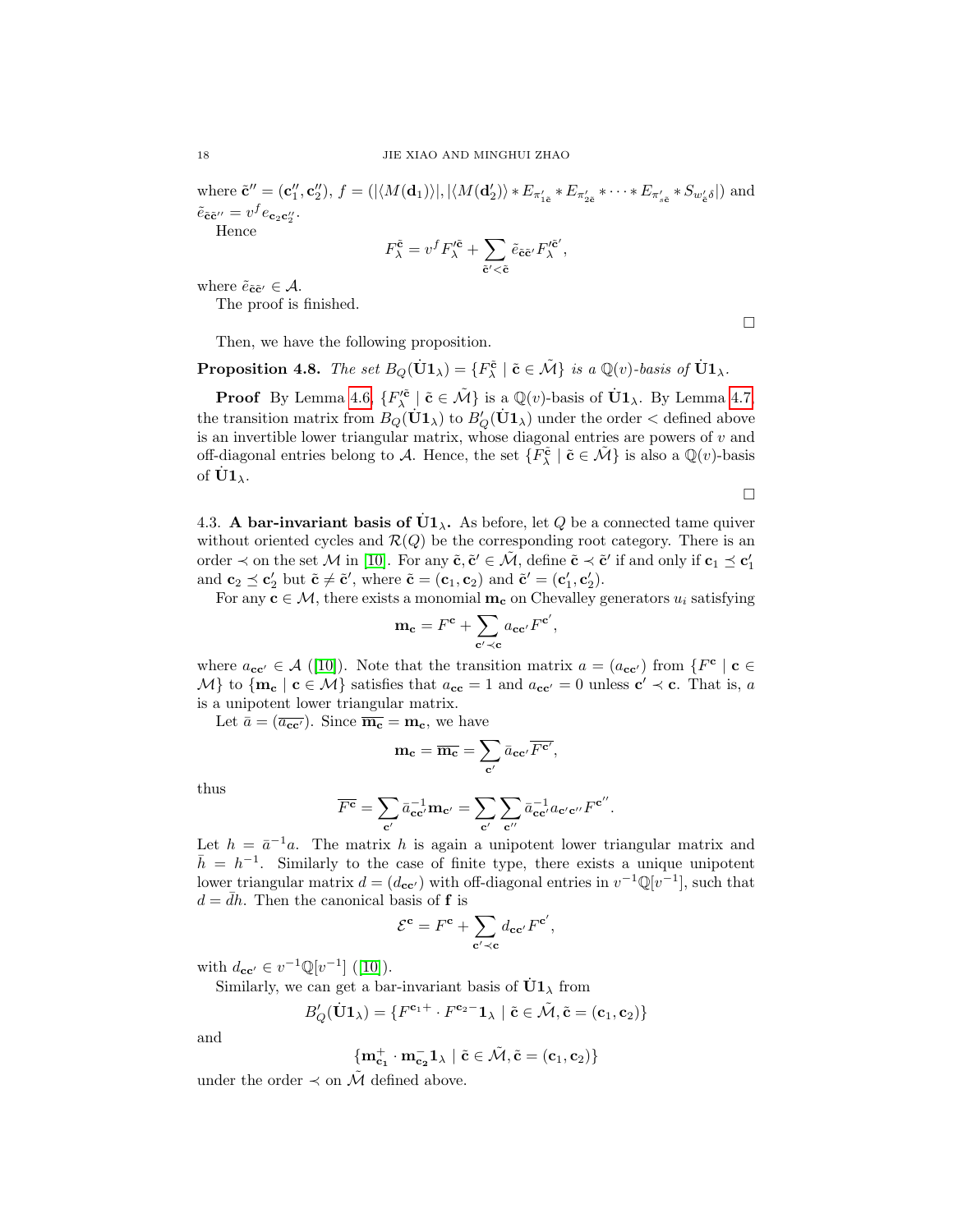First, define  $\mathbf{m}_{\tilde{\mathbf{c}}\lambda} = \mathbf{m}_{\mathbf{c}_1}^+ \cdot \mathbf{m}_{\mathbf{c}_2}^- \mathbf{1}_{\lambda}$  where  $\tilde{\mathbf{c}} = (\mathbf{c}_1, \mathbf{c}_2)$ . Since

$$
\mathbf{m}_{\mathbf{c}} = F^{\mathbf{c}} + \sum_{\mathbf{c'} \prec \mathbf{c}} a_{\mathbf{c}\mathbf{c'}} F^{\mathbf{c'}},
$$

we have

$$
\mathbf{m}_{\mathbf{c}_1}^+ = F^{\mathbf{c}_1 +} + \sum_{\mathbf{c}_1' \prec \mathbf{c}_1} a_{\mathbf{c}_1 \mathbf{c}_1'} F^{\mathbf{c}_1' +}
$$

and

$$
\mathbf{m}_{\mathbf{c}_2}^- = F^{\mathbf{c}_2 -} + \sum_{\mathbf{c}_2' \prec \mathbf{c}_2} a_{\mathbf{c}_2 \mathbf{c}_2'} F^{\mathbf{c}_2' -}
$$

in  $U^{\pm}$  respectively. Hence, we have

$$
\mathbf{m}_{\tilde{c}\lambda} = \mathbf{m}_{c_1}^+ \cdot \mathbf{m}_{c_2}^- \mathbf{1}_{\lambda} \n= (F^{c_1} + \sum_{c'_1 \prec c_1} a_{c_1 c'_1} F^{c'_1})^+ \cdot (F^{c_2} + \sum_{c'_2 \prec c_2} a_{c_2 c'_2} F^{c'_2})^- \mathbf{1}_{\lambda} \n= F^{c_1+} \cdot F^{c_2-} \mathbf{1}_{\lambda} + F^{c_1+} \cdot \sum_{c'_2 \prec c_2} a_{c_2 c'_2} F^{c'_2-} \mathbf{1}_{\lambda} + \n\sum_{c'_1 \prec c_1} a_{c_1 c'_1} F^{c'_1+} \cdot F^{c_2-} \mathbf{1}_{\lambda} + \sum_{c'_1 \prec c_1} a_{c_1 c'_1} F^{c'_1+} \cdot \sum_{c'_2 \prec c_2} a_{c_2 c'_2} F^{c'_2-} \mathbf{1}_{\lambda} \n= F'^{\tilde{c}}_{\lambda} + \sum_{\tilde{c}' \prec \tilde{c}} \tilde{a}_{\tilde{c}\tilde{c}'} F'^{\tilde{c}'},
$$

where  $\tilde{\mathbf{c}} = (\mathbf{c}_1, \mathbf{c}_2), \tilde{\mathbf{c}}' = (\mathbf{c}'_1, \mathbf{c}'_2)$  and  $\tilde{a}_{\tilde{\mathbf{c}}\tilde{\mathbf{c}}'} = a_{\mathbf{c}_1\mathbf{c}'_1}a_{\mathbf{c}_2\mathbf{c}'_2} \in \mathcal{A}$ .

As before, the transition matrix  $\tilde{a} = (\tilde{a}_{\tilde{\mathbf{c}}\tilde{\mathbf{c}}'})$  from  $\{F'^{\tilde{\mathbf{c}}}_{\lambda} \mid \tilde{\mathbf{c}} \in \tilde{\mathcal{M}}\}$  to  $\{\mathbf{m}_{\tilde{\mathbf{c}}\lambda} \mid \tilde{\mathbf{c}} \in \tilde{\mathbf{c}}\}$  $\tilde{\mathcal{M}}$ } satisfies that  $\tilde{a}_{\tilde{c}\tilde{c}} = 1$  and  $a_{\tilde{c}\tilde{c}'} = 0$  unless  $\tilde{c}' \prec \tilde{c}$ . That is,  $\tilde{a}$  is a unipotent lower triangular matrix with off-diagonal entries in A.

Let  $\bar{\tilde{a}} = (\tilde{a}_{\tilde{\mathbf{c}}\tilde{\mathbf{c}}'})$ . Since  $\overline{\mathbf{m}_{\tilde{\mathbf{c}}\lambda}} = \mathbf{m}_{\tilde{\mathbf{c}}\lambda}$ , we have

$$
\mathbf{m}_{\tilde{\mathbf{c}}\lambda} = \overline{\mathbf{m}_{\tilde{\mathbf{c}}\lambda}} = \sum_{\tilde{\mathbf{c}}'} \bar{a}_{\tilde{\mathbf{c}}\tilde{\mathbf{c}}'} \overline{F'^{\tilde{\mathbf{c}}'}_{\lambda}},
$$

thus

$$
\overline{F'^{\tilde{\mathbf{c}}}_{\lambda}}=\sum_{\tilde{\mathbf{c}}'}\bar{\tilde{a}}_{\tilde{\mathbf{c}}\tilde{\mathbf{c}}'}^{-1}\mathbf{m}_{\tilde{\mathbf{c}}'\lambda}=\sum_{\tilde{\mathbf{c}}'}\sum_{\tilde{\mathbf{c}}''}\bar{\tilde{a}}_{\tilde{\mathbf{c}}\tilde{\mathbf{c}}'}^{-1}\tilde{a}_{\tilde{\mathbf{c}}'\tilde{\mathbf{c}}''}F'^{\tilde{\mathbf{c}}''}_{\lambda}.
$$

Let  $\tilde{h} = \bar{\tilde{a}}^{-1}\tilde{a}$ . The matrix  $\tilde{h}$  is again a unipotent lower triangular matrix and  $\tilde{\hbar} = \tilde{h}^{-1}$ . There exists a unique unipotent lower triangular matrix  $\tilde{d} = (\tilde{d}_{\tilde{c}\tilde{c}'} )$  with off-diagonal entries in  $v^{-1}\mathbb{Q}[v^{-1}]$ , such that  $\tilde{d} = d\tilde{h}$ . Then we get a bar-invariant basis of  $\dot{\text{U}}1_{\lambda}$ 

$$
\mathcal{E}_{\lambda}^{\tilde{\mathbf{c}}} = F_{\lambda}^{\prime \tilde{\mathbf{c}}} + \sum_{\tilde{\mathbf{c}}^{\prime} \prec \tilde{\mathbf{c}}} \tilde{d}_{\tilde{\mathbf{c}} \tilde{\mathbf{c}}^{\prime}} F_{\lambda}^{\prime \tilde{\mathbf{c}}^{\prime}},
$$

with  $\tilde{d}_{\tilde{\mathbf{c}}'\tilde{\mathbf{c}}} \in v^{-1}\mathbb{Q}[v^{-1}]$ . We denote this basis by  $\mathcal{B}_Q(\dot{\mathbf{U}}\mathbf{1}_{\lambda})$ .

<span id="page-18-0"></span>Theorem 4.9.  $\mathcal{B}_Q(\dot{\mathbf{U}}\mathbf{1}_{\lambda}) = \{ \mathcal{E}_{\lambda}^{\tilde{\mathbf{c}}} \mid \tilde{\mathbf{c}} \in \tilde{\mathcal{M}} \} = \{ b^+b'^-\mathbf{1}_{\lambda} \mid b,b' \in \mathbf{B} \}.$ 

Proof We use above notations.

First, by the definition of  $\tilde{a}$ , we have

$$
\tilde{a}_{\tilde{\mathbf{c}}\tilde{\mathbf{c}}'} = a_{\mathbf{c}_1\mathbf{c}_1'} a_{\mathbf{c}_2\mathbf{c}_2'}
$$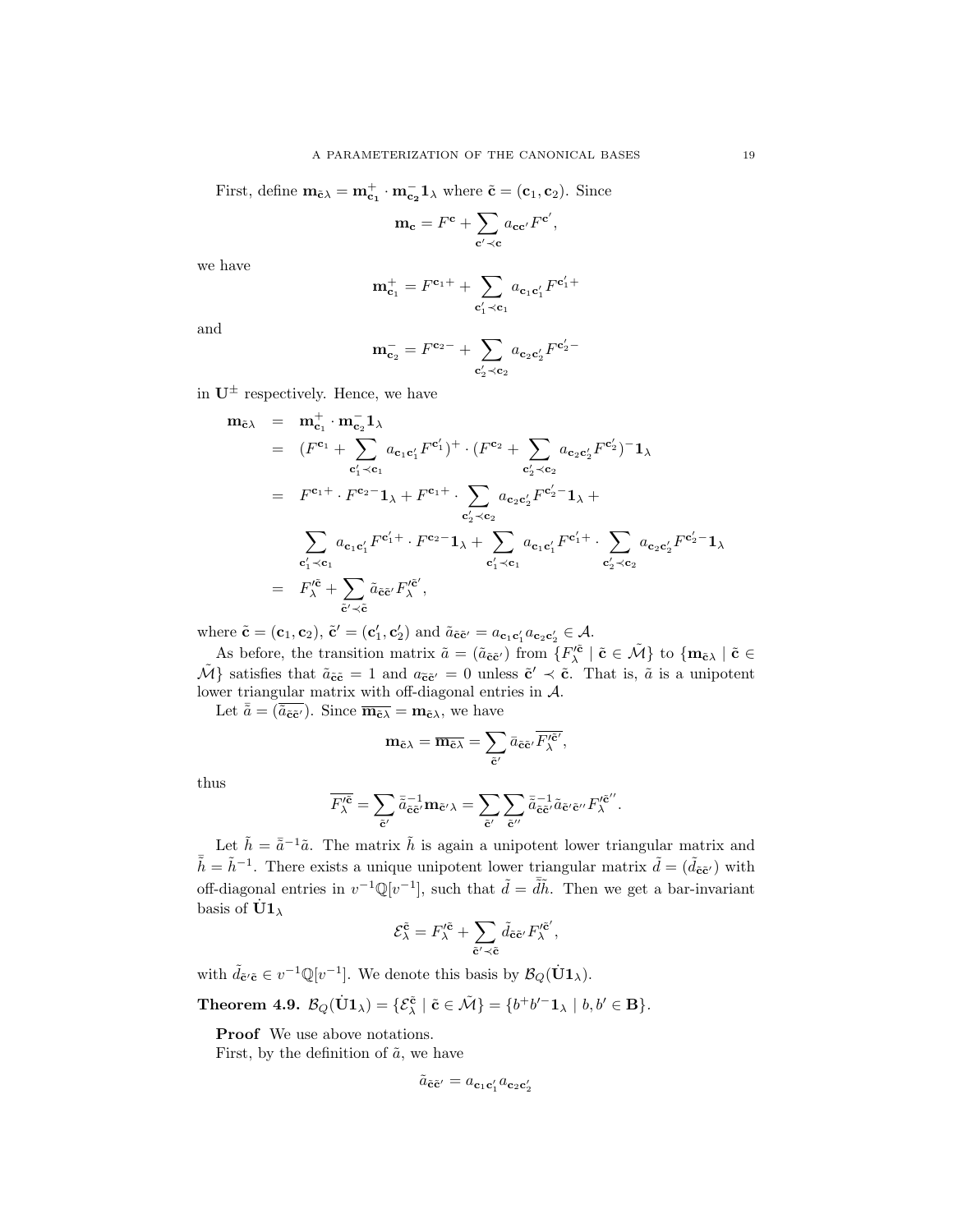where  $\tilde{\mathbf{c}} = (\mathbf{c}_1, \mathbf{c}_2), \tilde{\mathbf{c}}' = (\mathbf{c}'_1, \mathbf{c}'_2)$ . Hence, we have

$$
\bar{\tilde{a}}_{\tilde{\mathbf{c}}\tilde{\mathbf{c}}'}=\bar{a}_{\mathbf{c}_1\mathbf{c}_1'}\bar{a}_{\mathbf{c}_2\mathbf{c}_2'}.
$$

Note that

$$
\sum_{\mathbf{c}'} \bar{a}_{\mathbf{c}\mathbf{c}'}^{-1} \bar{a}_{\mathbf{c}'\mathbf{c}} = 1.
$$

We have

$$
\begin{array}{lcl} \displaystyle \sum_{\tilde{\mathbf{c}}'} ( \bar{a}_{\mathbf{c}_1 \mathbf{c}_1'}^{-1} \bar{a}_{\mathbf{c}_2 \mathbf{c}_2'}) ( \bar{\tilde{a}}_{\tilde{\mathbf{c}}'\tilde{\mathbf{c}}} ) & = & \displaystyle \sum_{\tilde{\mathbf{c}}'} ( \bar{a}_{\mathbf{c}_1 \mathbf{c}_1'}^{-1} \bar{a}_{\mathbf{c}_2 \mathbf{c}_2'}) ( \bar{a}_{\mathbf{c}_1' \mathbf{c}_1} \bar{a}_{\mathbf{c}_2' \mathbf{c}_2} ) \\ & = & \displaystyle \sum_{\mathbf{c}_1'} ( \bar{a}_{\mathbf{c}_1 \mathbf{c}_1'}^{-1} ) ( \bar{a}_{\mathbf{c}_1' \mathbf{c}_1} ) \sum_{\mathbf{c}_2'} ( \bar{a}_{\mathbf{c}_2 \mathbf{c}_2}^{-1} ) ( \bar{a}_{\mathbf{c}_2' \mathbf{c}_2} ) \\ & = & 1. \end{array}
$$

Hence, we have

$$
\bar{\tilde{a}}_{\tilde{\mathbf{c}}\tilde{\mathbf{c}}'}^{-1}=\bar{a}_{\mathbf{c}_1\mathbf{c}_1'}^{-1}\bar{a}_{\mathbf{c}_2\mathbf{c}_2'}^{-1}.
$$

Then

$$
\tilde{h}_{\tilde{\mathbf{c}}\tilde{\mathbf{c}}''} = \sum_{\tilde{\mathbf{c}}'} \overline{\tilde{a}}_{\tilde{\mathbf{c}}\tilde{\mathbf{c}}'}^{-1} \tilde{a}_{\tilde{\mathbf{c}}'\tilde{\mathbf{c}}''} \n= \sum_{\tilde{\mathbf{c}}'} \overline{a}_{\mathbf{c}_1\mathbf{c}_1'}^{-1} \overline{a}_{\mathbf{c}_2\mathbf{c}_2'}^{-1} a_{\mathbf{c}_1'\mathbf{c}_1''} a_{\mathbf{c}_2'\mathbf{c}_2''} \n= \sum_{\mathbf{c}_1'} \overline{a}_{\mathbf{c}_1\mathbf{c}_1'}^{-1} a_{\mathbf{c}_1'\mathbf{c}_1''} \sum_{\mathbf{c}_2'} \overline{a}_{\mathbf{c}_2\mathbf{c}_2'}^{-1} a_{\mathbf{c}_2'\mathbf{c}_2''} \n= h_{\mathbf{c}_1\mathbf{c}_1''} h_{\mathbf{c}_2\mathbf{c}_2''}.
$$

Next, we will check that

$$
\tilde{d}_{\tilde{\mathbf{c}}\tilde{\mathbf{c}}'}=d_{\mathbf{c}_1\mathbf{c}_1'}d_{\mathbf{c}_2\mathbf{c}_2'}.
$$

By the uniqueness of  $\tilde{d},$  we only need to show

$$
d_{\mathbf{c}_1\mathbf{c}_1''}d_{\mathbf{c}_2\mathbf{c}_2''} = \sum_{\tilde{\mathbf{c}}'} \overline{d_{\mathbf{c}_1\mathbf{c}_1'}d_{\mathbf{c}_2\mathbf{c}_2'}} \tilde{h}_{\tilde{\mathbf{c}}'\tilde{\mathbf{c}}''}.
$$

We can calculate it directly:

$$
\sum_{\tilde{\mathbf{c}}'} \overline{d_{\mathbf{c}_1 \mathbf{c}'_1} d_{\mathbf{c}_2 \mathbf{c}'_2}} \tilde{h}_{\tilde{\mathbf{c}}' \tilde{\mathbf{c}}}^{\prime\prime} = \sum_{\tilde{\mathbf{c}}'} \overline{d}_{\mathbf{c}_1 \mathbf{c}'_1} \overline{d}_{\mathbf{c}_2 \mathbf{c}'_2} h_{\mathbf{c}'_1 \mathbf{c}''_1} h_{\mathbf{c}'_2 \mathbf{c}''_2}
$$
\n
$$
= \sum_{\mathbf{c}'_1} \overline{d}_{\mathbf{c}_1 \mathbf{c}'_1} h_{\mathbf{c}'_1 \mathbf{c}''_1} \sum_{\mathbf{c}'_2} \overline{d}_{\mathbf{c}_2 \mathbf{c}'_2} h_{\mathbf{c}'_2 \mathbf{c}''_2}
$$
\n
$$
= d_{\mathbf{c}_1 \mathbf{c}''_1} d_{\mathbf{c}_2 \mathbf{c}''_2}.
$$

Hence, we have

$$
\tilde{d}_{\tilde{\mathbf{c}}\tilde{\mathbf{c}}'}=d_{\mathbf{c}_1\mathbf{c}_1'}d_{\mathbf{c}_2\mathbf{c}_2'}.
$$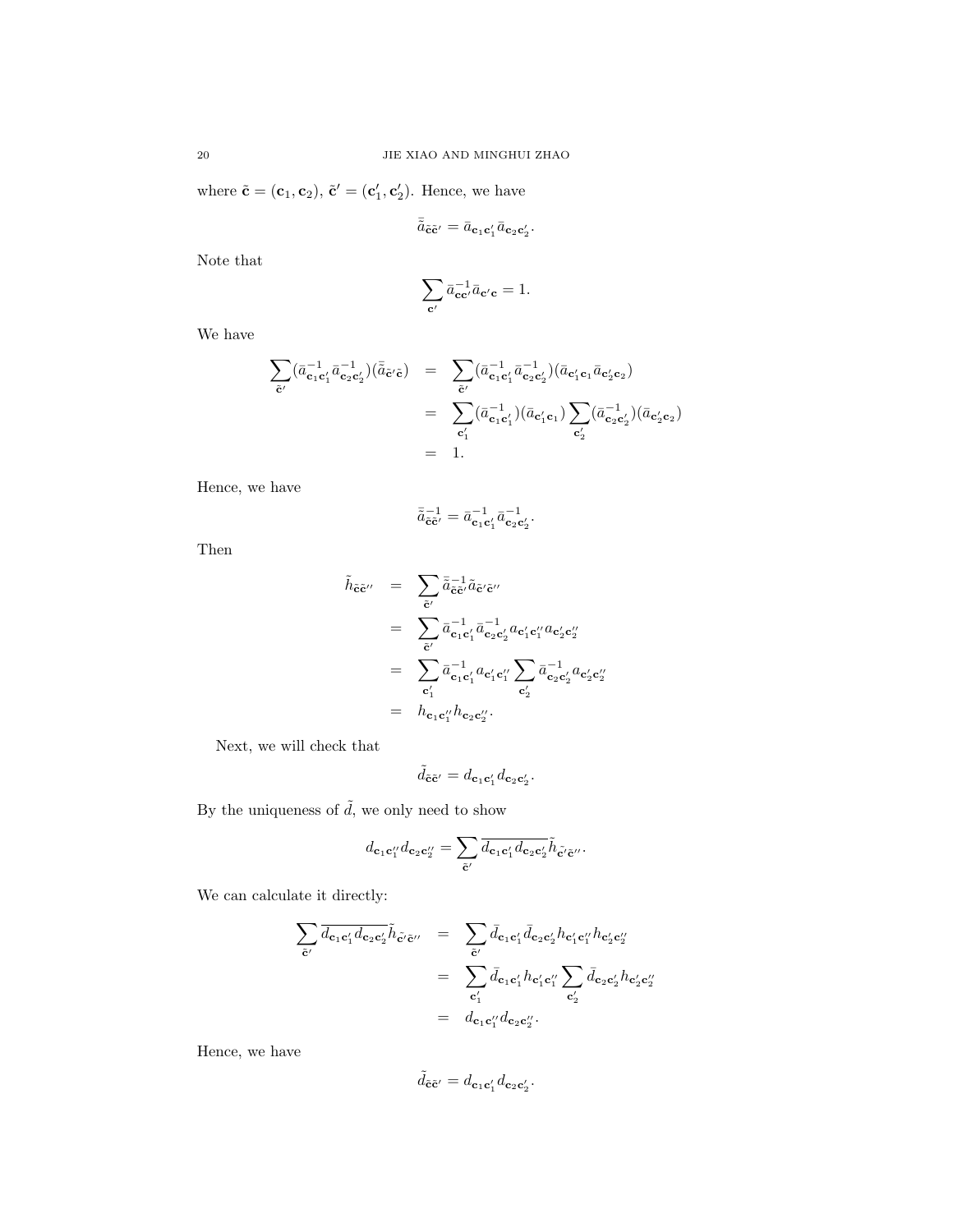Now, by definition,

$$
\begin{split}\n\mathcal{E}_{\lambda}^{\tilde{\mathbf{c}}} &= F_{\lambda}^{\prime \tilde{\mathbf{c}}} + \sum_{\tilde{\mathbf{c}}^{\prime} \prec \tilde{\mathbf{c}}} \tilde{d}_{\tilde{\mathbf{c}}} \tilde{\mathbf{c}}^{\prime} F_{\lambda}^{\prime \tilde{\mathbf{c}}^{\prime}} \\
&= F_{\lambda}^{\prime \tilde{\mathbf{c}}} + \sum_{\tilde{\mathbf{c}}^{\prime} \prec \tilde{\mathbf{c}}} d_{\mathbf{c}_1 \mathbf{c}_1^{\prime}} d_{\mathbf{c}_2 \mathbf{c}_2^{\prime}} F_{\lambda}^{\prime \tilde{\mathbf{c}}^{\prime}} \\
&= F^{\mathbf{c}_1 + \cdots F^{\mathbf{c}_2 - 1} \lambda + \sum_{\tilde{\mathbf{c}}^{\prime} \prec \tilde{\mathbf{c}}} d_{\mathbf{c}_1 \mathbf{c}_1^{\prime}} d_{\mathbf{c}_2 \mathbf{c}_2^{\prime}} F^{\mathbf{c}_1^{\prime} + \cdots F^{\mathbf{c}_2^{\prime} - 1} \lambda} \\
&= (F^{\mathbf{c}_1} + \sum_{\mathbf{c}_1^{\prime} \prec \mathbf{c}_1} d_{\mathbf{c}_1 \mathbf{c}_1^{\prime}} F^{\mathbf{c}_1^{\prime}})^+ \cdot (F^{\mathbf{c}_2} + \sum_{\mathbf{c}_2^{\prime} \prec \mathbf{c}_2} d_{\mathbf{c}_2 \mathbf{c}_2^{\prime}} F^{\mathbf{c}_2^{\prime}})^- \mathbf{1}_{\lambda} \\
&= \mathcal{E}^{\mathbf{c}_1 + \cdots + \mathcal{E}^{\mathbf{c}_2 - 1} \lambda}.\n\end{split}
$$

The proof is finished.

**Remark 4.10.** Although we use the embedding of mod-kQ into  $\mathcal{R}(Q)$  to construct the basis  $\mathcal{B}_{Q}(\dot{U}1_{\lambda})$ , this theorem shows that this basis is independent of the choice of the orientation of Q in fact.

4.4. A parameterization of the canonical basis of  $\dot{U}1_\lambda$ . Let  $\dot{U}=\bigoplus_{\lambda\in P}\dot{U}1_\lambda$ be the modified quantized enveloping algebra corresponding to the quiver Q and  $\dot{\mathbf{B}}_{\lambda}$  be the canonical basis of  $\dot{\mathbf{U}}\mathbf{1}_{\lambda}$ .

<span id="page-20-2"></span>Theorem 4.11. We have a bijection

$$
\Psi_Q:\tilde{\mathcal{M}}\to \dot{\mathbf{B}}_\lambda
$$

given by

$$
\tilde{\mathbf{c}} \mapsto \mathcal{E}^{\mathbf{c}_1} \diamondsuit_{\lambda} \mathcal{E}^{\mathbf{c}_2},
$$

which is the composition of the following two bijections

$$
\begin{array}{lcl} \tilde{\mathcal{M}} & \to & \mathcal{B}_{Q}(\dot{\mathbf{U}}\mathbf{1}_{\lambda}) \\ \tilde{\mathbf{c}} & \mapsto & \mathcal{E}^{\tilde{\mathbf{c}}}_{\lambda}, \end{array}
$$

and

$$
\begin{array}{ccc}\mathcal{B}_{Q}(\dot{\mathbf{U}}\mathbf{1}_{\lambda})&\to&\dot{\mathbf{B}}_{\lambda}\\b^{+}b^{\prime-}\mathbf{1}_{\lambda}&\mapsto&b\Diamond_{\lambda}b^{\prime}.\end{array}
$$

**Proof** The first bijection from  $\tilde{\mathcal{M}}$  to  $\mathcal{B}_Q(\dot{U}1_\lambda)$  comes from our construction of  $\mathcal{E}_{\lambda}^{\tilde{\mathbf{c}}}$  and the second bijection from  $\mathcal{B}_{Q}(\mathbf{U}\mathbf{1}_{\lambda})$  to  $\mathbf{B}_{\lambda}$  comes from formula [\(1\)](#page-4-0). By Theorem [4.9,](#page-18-0)  $\mathcal{E}_{\lambda}^{\tilde{\mathbf{c}}} = \mathcal{E}^{\mathbf{c}_1 +} \mathcal{E}^{\mathbf{c}_2 -} \mathbf{1}_{\lambda}$ . Hence,  $\Psi_Q : \tilde{\mathcal{M}} \to \mathbf{B}_{\lambda}$  is a bijection.

 $\Box$ 

Note that the set  $\tilde{\mathcal{M}}$  depends only on the root category  $\mathcal{R}(Q)$ , not depends on the embedding of mod-kQ into  $\mathcal{R}(Q)$ . Then all elements in  $\mathcal{\tilde{M}}$  give a parameterization of the canonical basis of the modified quantized enveloping algebra by Theorem [4.11.](#page-20-2)

#### **REFERENCES**

- <span id="page-20-0"></span>[1] Bridgeland, T., Quantum groups via Hall algebras of complexes, Ann. of Math., 177(2), 2013, 739–759.
- <span id="page-20-1"></span>[2] Chen, X., Root vectors of the composition algebra of the Kronecker algebra, Algebra Discrete Math., (1), 2004, 37–56.

 $\Box$